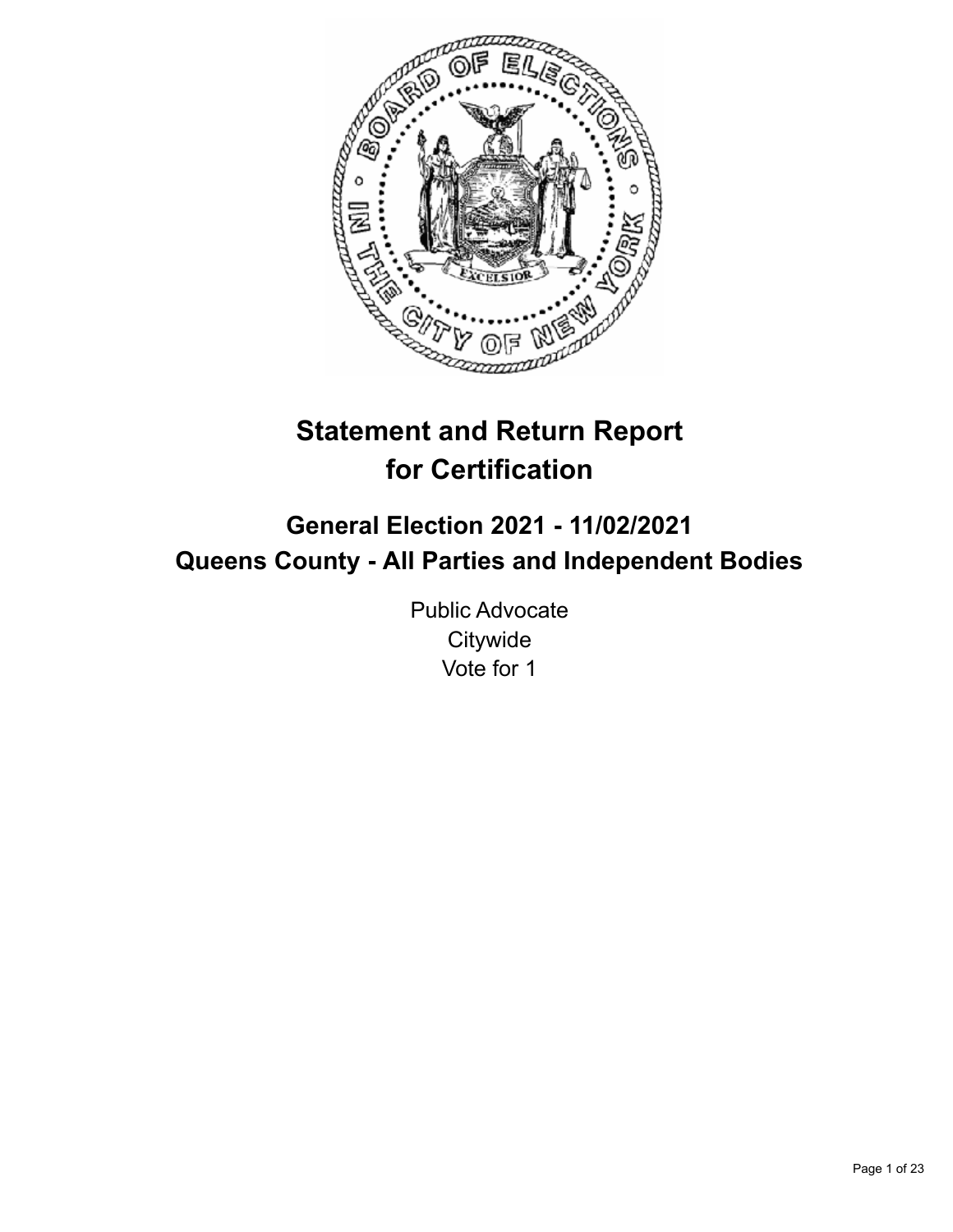

| PUBLIC COUNTER                                           | 23,094         |
|----------------------------------------------------------|----------------|
| <b>MANUALLY COUNTED EMERGENCY</b>                        | 0              |
| <b>ABSENTEE / MILITARY</b>                               | 1,401          |
| <b>AFFIDAVIT</b>                                         | 198            |
| <b>Total Ballots</b>                                     | 24,693         |
| Less - Inapplicable Federal/Special Presidential Ballots | 0              |
| <b>Total Applicable Ballots</b>                          | 24,693         |
| JUMAANE D. WILLIAMS (DEMOCRATIC)                         | 8,345          |
| DR. DEVI ELIZABETH NAMPIAPARAMPIL (REPUBLICAN)           | 10,592         |
| ANTHONY L. HERBERT (CONSERVATIVE)                        | 3,640          |
| DEVIN W. BALKIND (LIBERTARIAN)                           | 287            |
| DR. DEVI ELIZABETH NAMPIAPARAMPIL (SAVE OUR CITY)        | 81             |
| ANTHONY L. HERBERT (INDEPENDENT)                         | 242            |
| BRIAN LEHRER (WRITE-IN)                                  | 1              |
| BRITTANY CAICEDO (WRITE-IN)                              | 1              |
| CHAYA GREENBERG (WRITE-IN)                               | 1              |
| CRAIG WEXLER (WRITE-IN)                                  | 1              |
| ELIZABETH CROWLEY (WRITE-IN)                             | 1              |
| ELLCAN ADELIAN (WRITE-IN)                                | 1              |
| HERB GRIFFIN (WRITE-IN)                                  | 1              |
| JOAN METTLER (WRITE-IN)                                  | 1              |
| KALED ALAMARIE (WRITE-IN)                                | $\overline{c}$ |
| KEVIN BOYLE (WRITE-IN)                                   | $\overline{c}$ |
| MARK GREEN (WRITE-IN)                                    | 1              |
| MICHAEL AMMIRABLE (WRITE-IN)                             | 1              |
| MICHAEL PADAVORA (WRITE-IN)                              | 1              |
| MOLLY GALLEGHER (WRITE-IN)                               | 1              |
| MOSHE SCHORR (WRITE-IN)                                  | 1              |
| RUDOLPH GIULIANI (WRITE-IN)                              | 1              |
| SHOSHANA SIFF (WRITE-IN)                                 | 1              |
| UNATTRIBUTABLE WRITE-IN (WRITE-IN)                       | 2              |
| UNCOUNTED WRITE-IN PER STATUTE (WRITE-IN)                | 1              |
| VICKIE PALADINO (WRITE-IN)                               | 4              |
| <b>VIKTOR ORBAO (WRITE-IN)</b>                           | 1              |
| YOSEF RICHTMAN (WRITE-IN)                                | 1              |
| <b>Total Votes</b>                                       | 23,215         |
| Unrecorded                                               | 1,478          |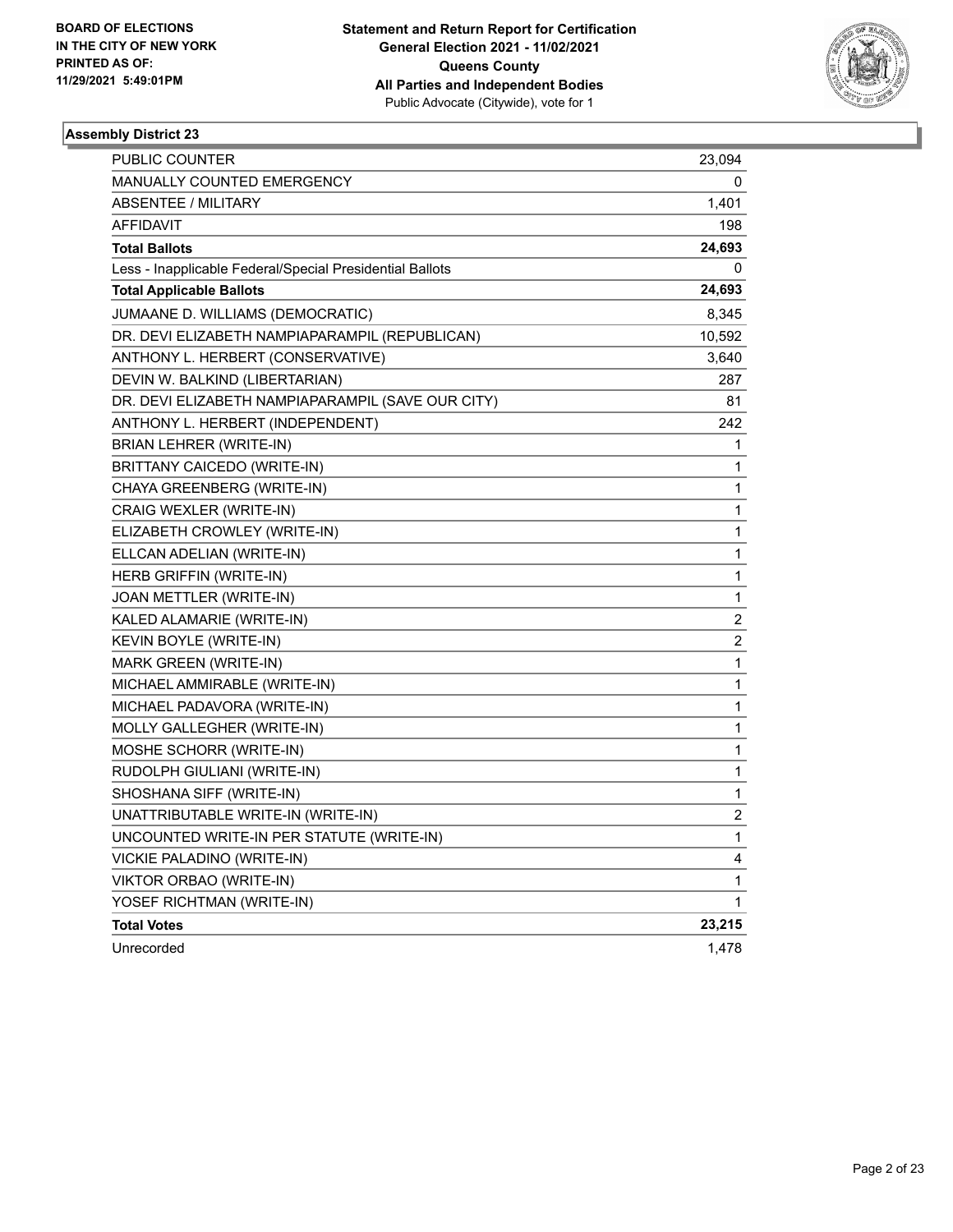

| <b>PUBLIC COUNTER</b>                                    | 13,728         |
|----------------------------------------------------------|----------------|
| <b>MANUALLY COUNTED EMERGENCY</b>                        | 0              |
| <b>ABSENTEE / MILITARY</b>                               | 1,309          |
| <b>AFFIDAVIT</b>                                         | 50             |
| <b>Total Ballots</b>                                     | 15,087         |
| Less - Inapplicable Federal/Special Presidential Ballots | 0              |
| <b>Total Applicable Ballots</b>                          | 15,087         |
| JUMAANE D. WILLIAMS (DEMOCRATIC)                         | 8,870          |
| DR. DEVI ELIZABETH NAMPIAPARAMPIL (REPUBLICAN)           | 4,152          |
| ANTHONY L. HERBERT (CONSERVATIVE)                        | 1,030          |
| DEVIN W. BALKIND (LIBERTARIAN)                           | 216            |
| DR. DEVI ELIZABETH NAMPIAPARAMPIL (SAVE OUR CITY)        | 76             |
| ANTHONY L. HERBERT (INDEPENDENT)                         | 122            |
| ADJOA GZIFA (WRITE-IN)                                   | 1              |
| ANDY BYFORD (WRITE-IN)                                   | 1              |
| ART CHANG (WRITE-IN)                                     | 1              |
| CHRISTINE QUINN (WRITE-IN)                               | $\overline{c}$ |
| COOKIE MONSTER (WRITE-IN)                                | 1              |
| DAN LOLLO (WRITE-IN)                                     | 1              |
| JOSMED TRUJILLO (WRITE-IN)                               | 1              |
| LETITIA JAMES (WRITE-IN)                                 | $\overline{c}$ |
| MARK MARCH (WRITE-IN)                                    | 1              |
| PAUL CALZOLANO (WRITE-IN)                                | 1              |
| PETER KOO (WRITE-IN)                                     | 1              |
| SETH BRELAND (WRITE-IN)                                  | 1              |
| SHAWNA YAN (WRITE-IN)                                    | 1              |
| STEVEN FISHER (WRITE-IN)                                 | 1              |
| UNATTRIBUTABLE WRITE-IN (WRITE-IN)                       | 3              |
| <b>Total Votes</b>                                       | 14,485         |
| Unrecorded                                               | 602            |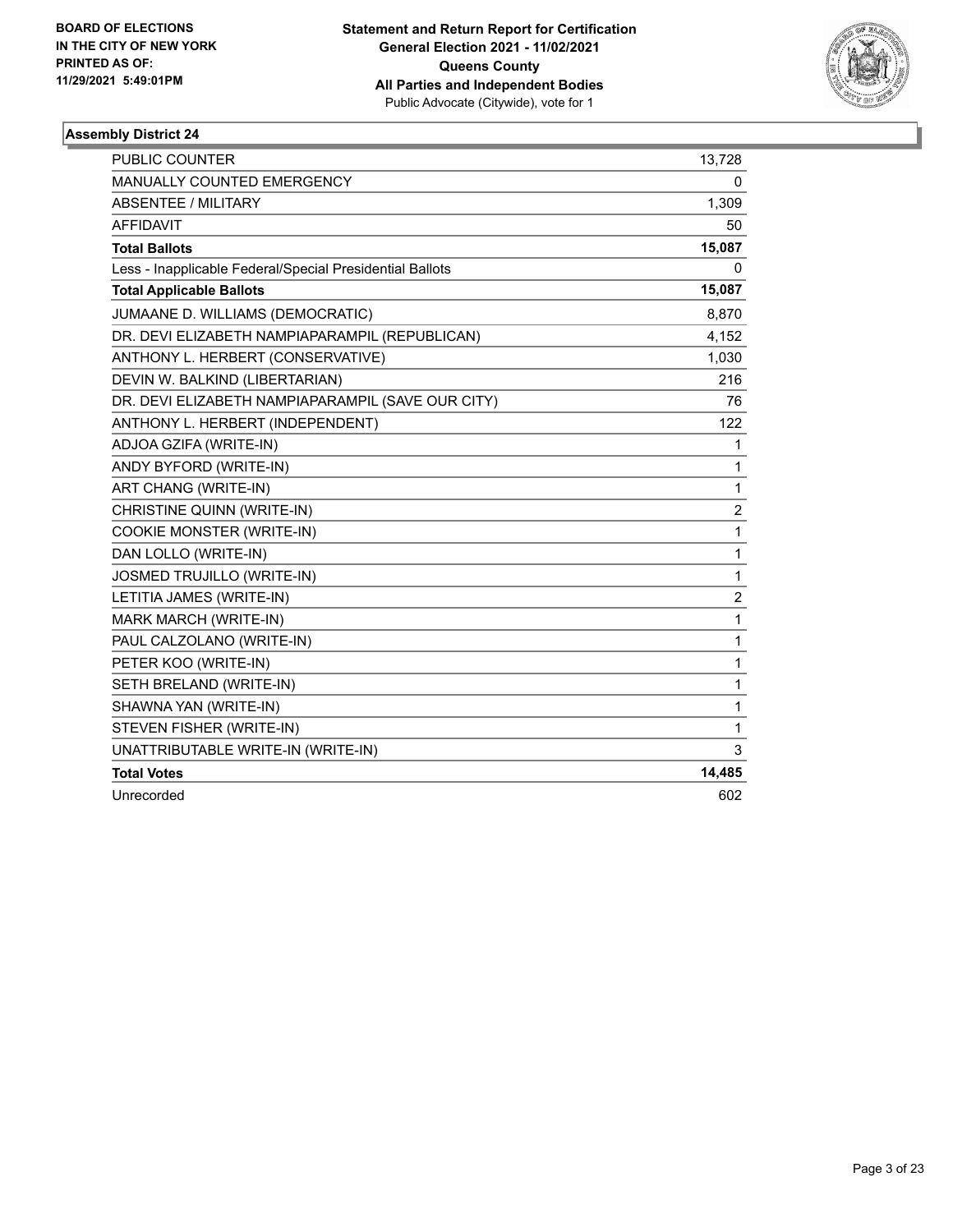

| PUBLIC COUNTER                                           | 12,833 |
|----------------------------------------------------------|--------|
| <b>MANUALLY COUNTED EMERGENCY</b>                        | 0      |
| <b>ABSENTEE / MILITARY</b>                               | 1,548  |
| AFFIDAVIT                                                | 67     |
| <b>Total Ballots</b>                                     | 14,448 |
| Less - Inapplicable Federal/Special Presidential Ballots | 0      |
| <b>Total Applicable Ballots</b>                          | 14,448 |
| JUMAANE D. WILLIAMS (DEMOCRATIC)                         | 6,413  |
| DR. DEVI ELIZABETH NAMPIAPARAMPIL (REPUBLICAN)           | 5,428  |
| ANTHONY L. HERBERT (CONSERVATIVE)                        | 1,236  |
| DEVIN W. BALKIND (LIBERTARIAN)                           | 257    |
| DR. DEVI ELIZABETH NAMPIAPARAMPIL (SAVE OUR CITY)        | 61     |
| ANTHONY L. HERBERT (INDEPENDENT)                         | 141    |
| ADAM GASE (WRITE-IN)                                     | 1      |
| ALAN SHERMAN (WRITE-IN)                                  | 1      |
| ANGELO KING (WRITE-IN)                                   | 1      |
| ANTHONY LEMMA SR. (WRITE-IN)                             | 1      |
| ANTHONY LEMMASR. (WRITE-IN)                              | 1      |
| CARMEN LECRAG (WRITE-IN)                                 | 1      |
| ELLIOT SPITZER (WRITE-IN)                                | 1      |
| GEORGE COSTANZA (WRITE-IN)                               | 1      |
| HILLARY CLINTON (WRITE-IN)                               | 1      |
| JOE SMITH (WRITE-IN)                                     | 1      |
| JOSEPH STALIN (WRITE-IN)                                 | 1      |
| KAYED FASFOUS (WRITE-IN)                                 | 1      |
| MADELINE DIAZ-LUCAS (WRITE-IN)                           | 1      |
| MAYA D. WILEY (WRITE-IN)                                 | 1      |
| MICK JAGGER (WRITE-IN)                                   | 1      |
| PHIL GOLDFEDER (WRITE-IN)                                | 1      |
| SCOTT STRINGER (WRITE-IN)                                | 1      |
| SEMEN BABASISOKIV (WRITE-IN)                             | 1      |
| SUNNY STARSCOUT (WRITE-IN)                               | 1      |
| TANIA MATTOS (WRITE-IN)                                  | 1      |
| UNATTRIBUTABLE WRITE-IN (WRITE-IN)                       | 7      |
| ZENE TENENBAUM (WRITE-IN)                                | 1      |
| <b>Total Votes</b>                                       | 13,564 |
| Unrecorded                                               | 884    |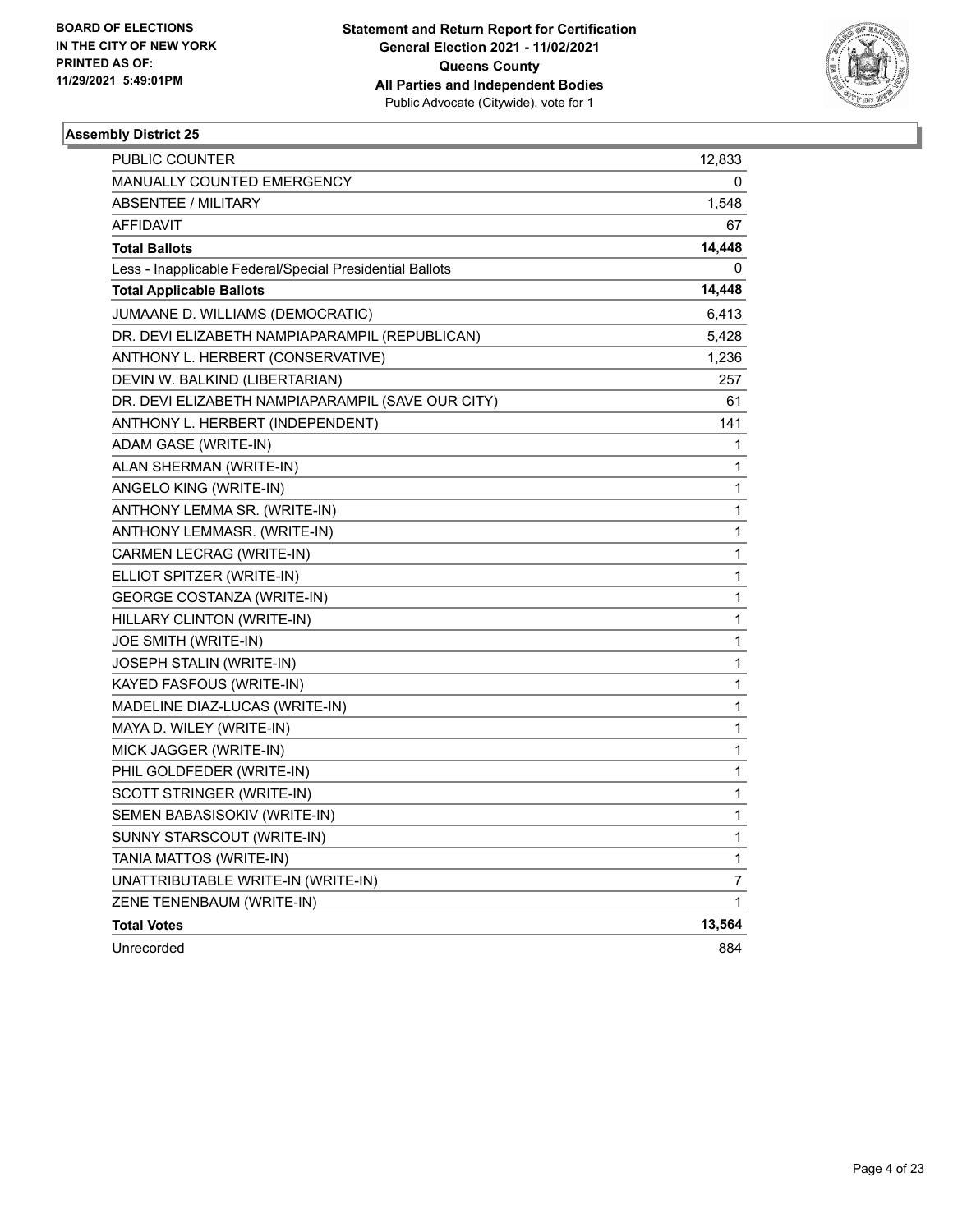

| PUBLIC COUNTER                                           | 22,506         |
|----------------------------------------------------------|----------------|
| MANUALLY COUNTED EMERGENCY                               | 0              |
| <b>ABSENTEE / MILITARY</b>                               | 2,402          |
| AFFIDAVIT                                                | 123            |
| <b>Total Ballots</b>                                     | 25,031         |
| Less - Inapplicable Federal/Special Presidential Ballots | 0              |
| <b>Total Applicable Ballots</b>                          | 25,031         |
| JUMAANE D. WILLIAMS (DEMOCRATIC)                         | 9,888          |
| DR. DEVI ELIZABETH NAMPIAPARAMPIL (REPUBLICAN)           | 10,425         |
| ANTHONY L. HERBERT (CONSERVATIVE)                        | 2,469          |
| DEVIN W. BALKIND (LIBERTARIAN)                           | 458            |
| DR. DEVI ELIZABETH NAMPIAPARAMPIL (SAVE OUR CITY)        | 90             |
| ANTHONY L. HERBERT (INDEPENDENT)                         | 245            |
| ANTONIO ORTIZ (WRITE-IN)                                 | 1              |
| DESMOND MCDONAGH (WRITE-IN)                              | 1              |
| DONALD J. TRUMP (WRITE-IN)                               | 2              |
| ELIZABETH CROWLEY (WRITE-IN)                             | 1              |
| ERIC ANDRE (WRITE-IN)                                    | 1              |
| FRANCIS CABRINI (WRITE-IN)                               | 1              |
| FRANK O'HARA (WRITE-IN)                                  | 1              |
| HERB GRIFFIN (WRITE-IN)                                  | 2              |
| JOE MCCABE (WRITE-IN)                                    | 1              |
| JOHN LIU (WRITE-IN)                                      | 1              |
| JON STEWART (WRITE-IN)                                   | 1              |
| LINDA TAM (WRITE-IN)                                     | 1              |
| MATTHEW COHEN (WRITE-IN)                                 | 1              |
| MICKEY MOUSE (WRITE-IN)                                  | 1              |
| NANCY GRACE (WRITE-IN)                                   | 1              |
| PHOENIX WRIGHT (WRITE-IN)                                | 1              |
| SEAN WALSH (WRITE-IN)                                    | 1              |
| STEVEN M. KOUMMITES (WRITE-IN)                           | 1              |
| THEO CHINO (WRITE-IN)                                    | $\overline{c}$ |
| TONY HAWK (WRITE-IN)                                     | 1              |
| UNATTRIBUTABLE WRITE-IN (WRITE-IN)                       | 6              |
| VINCENT VACCARO (WRITE-IN)                               | $\overline{c}$ |
| XIAOLI LUMPKIN (WRITE-IN)                                | 1              |
| <b>Total Votes</b>                                       | 23,607         |
| Unrecorded                                               | 1,424          |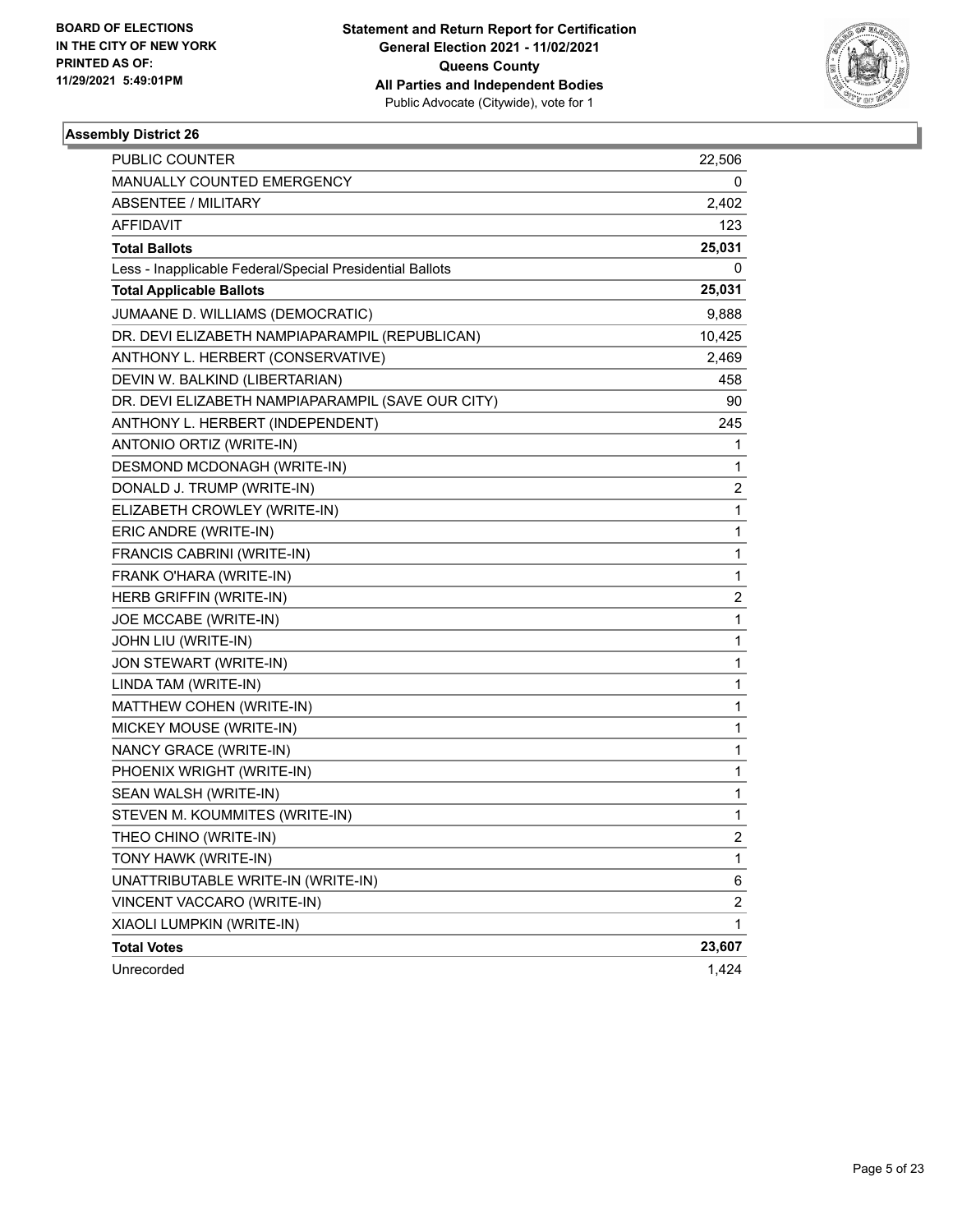

| <b>PUBLIC COUNTER</b>                                    | 14,683       |
|----------------------------------------------------------|--------------|
| MANUALLY COUNTED EMERGENCY                               | 0            |
| <b>ABSENTEE / MILITARY</b>                               | 1,525        |
| AFFIDAVIT                                                | 59           |
| <b>Total Ballots</b>                                     | 16,267       |
| Less - Inapplicable Federal/Special Presidential Ballots | 0            |
| <b>Total Applicable Ballots</b>                          | 16,267       |
| JUMAANE D. WILLIAMS (DEMOCRATIC)                         | 7,602        |
| DR. DEVI ELIZABETH NAMPIAPARAMPIL (REPUBLICAN)           | 5,636        |
| ANTHONY L. HERBERT (CONSERVATIVE)                        | 1,567        |
| DEVIN W. BALKIND (LIBERTARIAN)                           | 281          |
| DR. DEVI ELIZABETH NAMPIAPARAMPIL (SAVE OUR CITY)        | 97           |
| ANTHONY L. HERBERT (INDEPENDENT)                         | 177          |
| ALAN SHERMAN (WRITE-IN)                                  | 1            |
| ALEDA GAGARIN (WRITE-IN)                                 | 1            |
| ANDREW YANG (WRITE-IN)                                   | $\mathbf{1}$ |
| ANGEL CLASS (WRITE-IN)                                   | 1            |
| ANTHONY LEMMA SR. (WRITE-IN)                             | 1            |
| <b>BARACK OBAMA (WRITE-IN)</b>                           | $\mathbf{1}$ |
| CURTIS A. SLIWA (WRITE-IN)                               | 1            |
| DARTH VADER (WRITE-IN)                                   | $\mathbf{1}$ |
| DONALD DUCK (WRITE-IN)                                   | $\mathbf{1}$ |
| DOUGLAS GRIFFIN (WRITE-IN)                               | 1            |
| EDWARD S. LITTLE (WRITE-IN)                              | 1            |
| ERIC ULRICH (WRITE-IN)                                   | $\mathbf{1}$ |
| JAMIE HALL (WRITE-IN)                                    | 1            |
| JOE LHOTA (WRITE-IN)                                     | $\mathbf{1}$ |
| KAMIL KRAWCZYK (WRITE-IN)                                | $\mathbf{1}$ |
| KONSTANTINOS P. ANDREOTIS (WRITE-IN)                     | 1            |
| MARK N. TERMA (WRITE-IN)                                 | 1            |
| MARTHA FLORES-VASQUEZ (WRITE-IN)                         | 2            |
| MARVIN GRUZA (WRITE-IN)                                  | 1            |
| MATTHEW ROSENBERG (WRITE-IN)                             | $\mathbf{1}$ |
| MAYLIN CAMPBELL (WRITE-IN)                               | 1            |
| MELISSA MENESES (WRITE-IN)                               | $\mathbf{1}$ |
| MOSES ROSENGARTEN (WRITE-IN)                             | $\mathbf{1}$ |
| SORERIE IDELS (WRITE-IN)                                 | $\mathbf{1}$ |
| UNATTRIBUTABLE WRITE-IN (WRITE-IN)                       | 3            |
| UNCOUNTED WRITE-IN PER STATUTE (WRITE-IN)                | 2            |
| VERONICA CLASS (WRITE-IN)                                | 1            |
| YANIU MEIRCU (WRITE-IN)                                  | 1            |
| <b>Total Votes</b>                                       | 15,392       |
| Unrecorded                                               | 875          |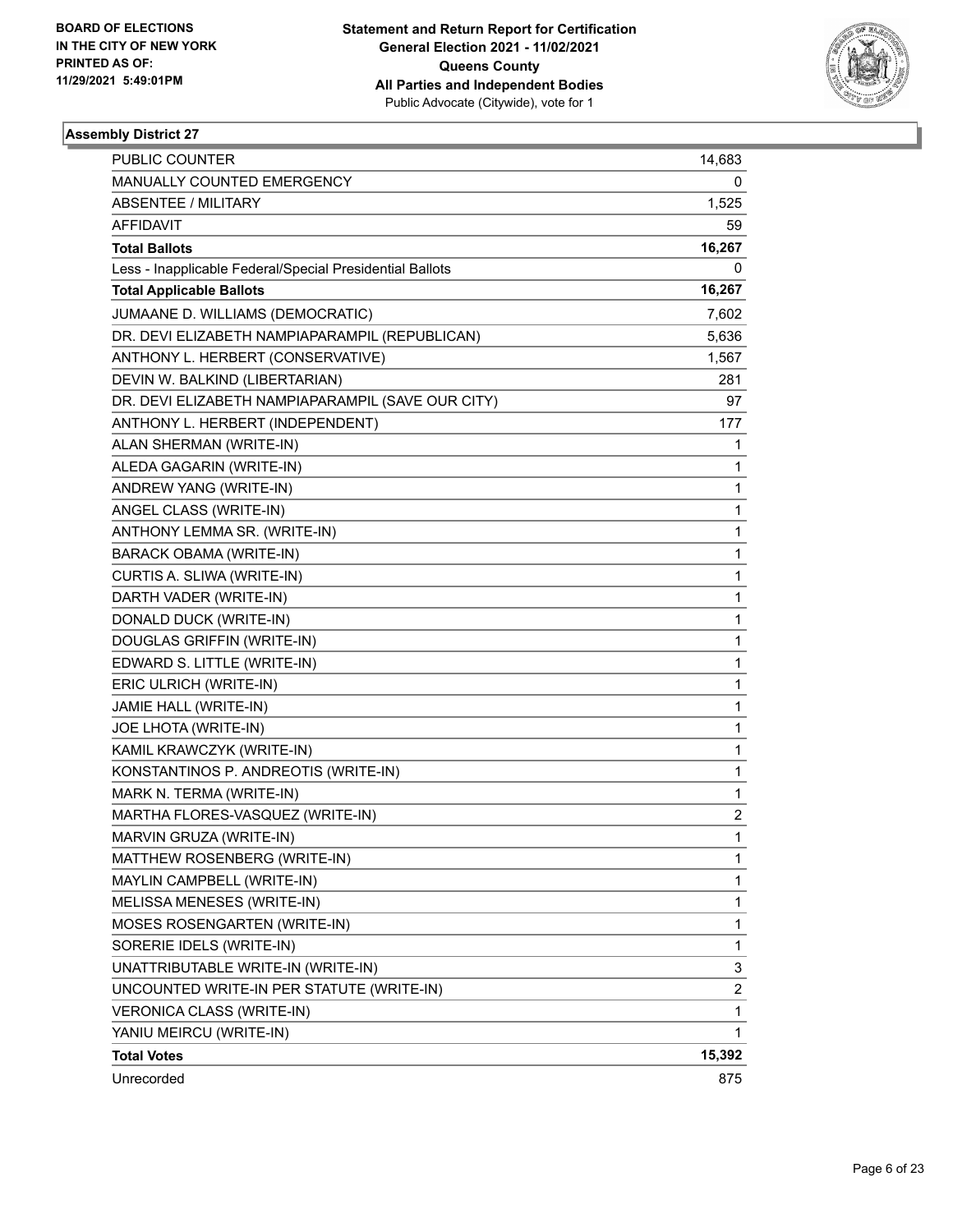

| <b>PUBLIC COUNTER</b>                                    | 20,406       |
|----------------------------------------------------------|--------------|
| MANUALLY COUNTED EMERGENCY                               | 0            |
| ABSENTEE / MILITARY                                      | 2,099        |
| <b>AFFIDAVIT</b>                                         | 117          |
| <b>Total Ballots</b>                                     | 22,622       |
| Less - Inapplicable Federal/Special Presidential Ballots | 0            |
| <b>Total Applicable Ballots</b>                          | 22,622       |
| JUMAANE D. WILLIAMS (DEMOCRATIC)                         | 10,964       |
| DR. DEVI ELIZABETH NAMPIAPARAMPIL (REPUBLICAN)           | 7,835        |
| ANTHONY L. HERBERT (CONSERVATIVE)                        | 2,032        |
| DEVIN W. BALKIND (LIBERTARIAN)                           | 423          |
| DR. DEVI ELIZABETH NAMPIAPARAMPIL (SAVE OUR CITY)        | 103          |
| ANTHONY L. HERBERT (INDEPENDENT)                         | 241          |
| ANDREW CUOMO (WRITE-IN)                                  | 1            |
| <b>BEN KABAK (WRITE-IN)</b>                              | 1            |
| BRAD LANDER (WRITE-IN)                                   | $\mathbf{1}$ |
| CHRISTOPHER ERIKSON (WRITE-IN)                           | 1            |
| CURTIS A. SLIWA (WRITE-IN)                               | 1            |
| DANIEL MORSE (WRITE-IN)                                  | 1            |
| DEAN MOLEY (WRITE-IN)                                    | 1            |
| JAMES NETTLETON (WRITE-IN)                               | $\mathbf{1}$ |
| JOHN WATERS (WRITE-IN)                                   | $\mathbf{1}$ |
| KANNA IMAS (WRITE-IN)                                    | 1            |
| <b>KYLE SHERMAN (WRITE-IN)</b>                           | 1            |
| MILENA MROSORSKY (WRITE-IN)                              | 1            |
| ROBERT J RODRIGUEZ (WRITE-IN)                            | $\mathbf{1}$ |
| STAN KAPLAN (WRITE-IN)                                   | $\mathbf{1}$ |
| THEO CHINO (WRITE-IN)                                    | 1            |
| THOMAS ECKHARDT (WRITE-IN)                               | 1            |
| UNATTRIBUTABLE WRITE-IN (WRITE-IN)                       | 4            |
| UNCOUNTED WRITE-IN PER STATUTE (WRITE-IN)                | 1            |
| VALENTINA LAVALLE (WRITE-IN)                             | 1            |
| <b>Total Votes</b>                                       | 21,620       |
| Unrecorded                                               | 1,002        |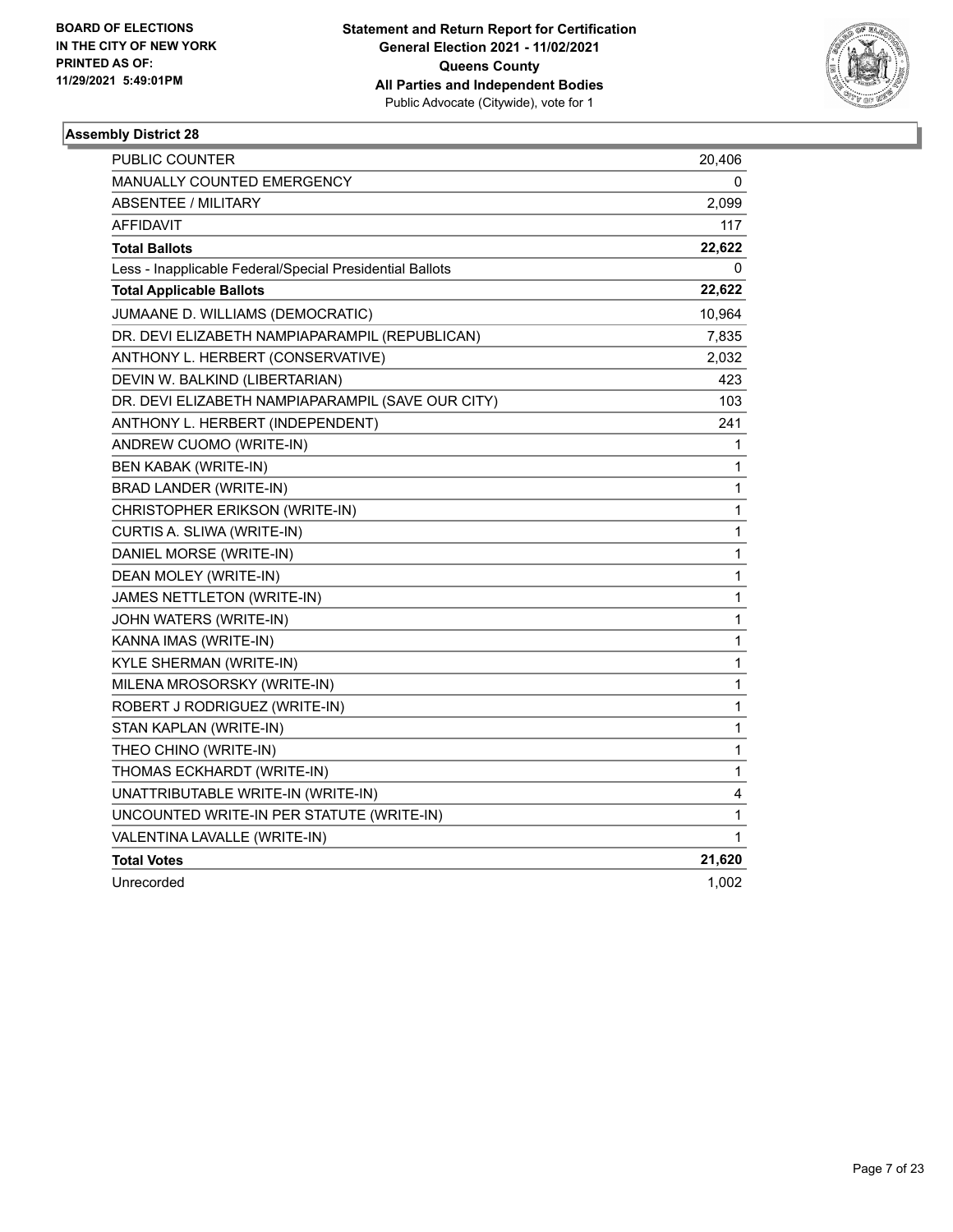

| <b>PUBLIC COUNTER</b>                                    | 16,114         |
|----------------------------------------------------------|----------------|
| <b>MANUALLY COUNTED EMERGENCY</b>                        | 0              |
| <b>ABSENTEE / MILITARY</b>                               | 1,361          |
| <b>AFFIDAVIT</b>                                         | 50             |
| <b>Total Ballots</b>                                     | 17,525         |
| Less - Inapplicable Federal/Special Presidential Ballots | 0              |
| <b>Total Applicable Ballots</b>                          | 17,525         |
| JUMAANE D. WILLIAMS (DEMOCRATIC)                         | 15,532         |
| DR. DEVI ELIZABETH NAMPIAPARAMPIL (REPUBLICAN)           | 943            |
| ANTHONY L. HERBERT (CONSERVATIVE)                        | 463            |
| DEVIN W. BALKIND (LIBERTARIAN)                           | 51             |
| DR. DEVI ELIZABETH NAMPIAPARAMPIL (SAVE OUR CITY)        | 34             |
| ANTHONY L. HERBERT (INDEPENDENT)                         | 67             |
| ADJOA GZIFA (WRITE-IN)                                   | $\overline{2}$ |
| <b>COREY GUMBS (WRITE-IN)</b>                            | 1              |
| FITZROY SEARLES (WRITE-IN)                               | $\overline{2}$ |
| IDA CAMPBELL (WRITE-IN)                                  | 1              |
| INEZ S. COFIELD (WRITE-IN)                               | 1              |
| JANELLE BAGWELL (WRITE-IN)                               | 1              |
| <b>JULIE STAPLETON (WRITE-IN)</b>                        | 1              |
| KEVIN WICKER (WRITE-IN)                                  | 1              |
| MARCIA M FRANCIS (WRITE-IN)                              | 1              |
| UNATTRIBUTABLE WRITE-IN (WRITE-IN)                       | 3              |
| UNCOUNTED WRITE-IN PER STATUTE (WRITE-IN)                | 1              |
| <b>Total Votes</b>                                       | 17,105         |
| Unrecorded                                               | 420            |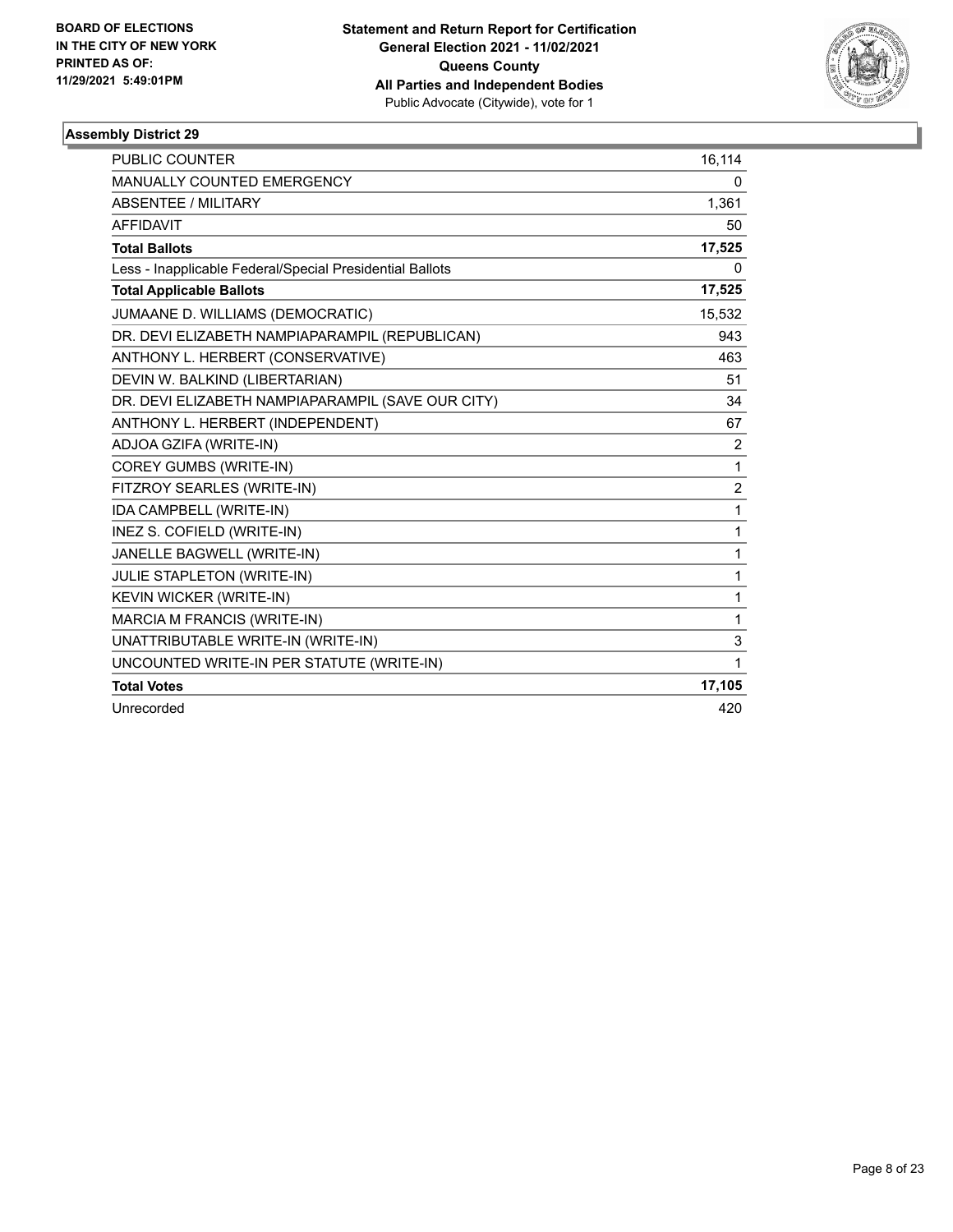

| <b>PUBLIC COUNTER</b>                                    | 16,979         |
|----------------------------------------------------------|----------------|
| MANUALLY COUNTED EMERGENCY                               | 0              |
| <b>ABSENTEE / MILITARY</b>                               | 1,142          |
| AFFIDAVIT                                                | 100            |
| <b>Total Ballots</b>                                     | 18,221         |
| Less - Inapplicable Federal/Special Presidential Ballots | 0              |
| <b>Total Applicable Ballots</b>                          | 18,221         |
| JUMAANE D. WILLIAMS (DEMOCRATIC)                         | 8,296          |
| DR. DEVI ELIZABETH NAMPIAPARAMPIL (REPUBLICAN)           | 6,598          |
| ANTHONY L. HERBERT (CONSERVATIVE)                        | 1,727          |
| DEVIN W. BALKIND (LIBERTARIAN)                           | 318            |
| DR. DEVI ELIZABETH NAMPIAPARAMPIL (SAVE OUR CITY)        | 98             |
| ANTHONY L. HERBERT (INDEPENDENT)                         | 166            |
| ALICIA BOYD (WRITE-IN)                                   | 1              |
| BERNICE C. MOOG (WRITE-IN)                               | 1              |
| DAVID ROSARIO (WRITE-IN)                                 | 2              |
| DAVID SIVIN (WRITE-IN)                                   | $\mathbf{1}$   |
| DENAMARIE TOBIN (WRITE-IN)                               | 1              |
| HELEN MULVANY (WRITE-IN)                                 | 1              |
| HERB GRIFFIN (WRITE-IN)                                  | 1              |
| JA'MARR CHASE (WRITE-IN)                                 | 1              |
| JESSE WATERS (WRITE-IN)                                  | 1              |
| JOHN C. NAUDUS (WRITE-IN)                                | 1              |
| JOHN SCHATZ (WRITE-IN)                                   | 1              |
| JOSEPH MCGOWAN SR. (WRITE-IN)                            | 1              |
| KANYE WEST (WRITE-IN)                                    | 1              |
| LUKE SCHISSELMAN (WRITE-IN)                              | 1              |
| MARIYA MARICH (WRITE-IN)                                 | 1              |
| MARY MCGARVEY DEPAY (WRITE-IN)                           | 1              |
| MICKEY MOUSE (WRITE-IN)                                  | 2              |
| NATHAN ALBERT (WRITE-IN)                                 | 1              |
| NOMIKI KONST (WRITE-IN)                                  | 1              |
| PATRICK BUCHNAN (WRITE-IN)                               | 1              |
| REENA SHAN (WRITE-IN)                                    | 1              |
| ROMAN ISRAEL (WRITE-IN)                                  | 1              |
| SUSAN LEE (WRITE-IN)                                     | $\overline{c}$ |
| TOMMY RAMONE (WRITE-IN)                                  | 1              |
| UNATTRIBUTABLE WRITE-IN (WRITE-IN)                       | 8              |
| <b>Total Votes</b>                                       | 17,238         |
| Unrecorded                                               | 983            |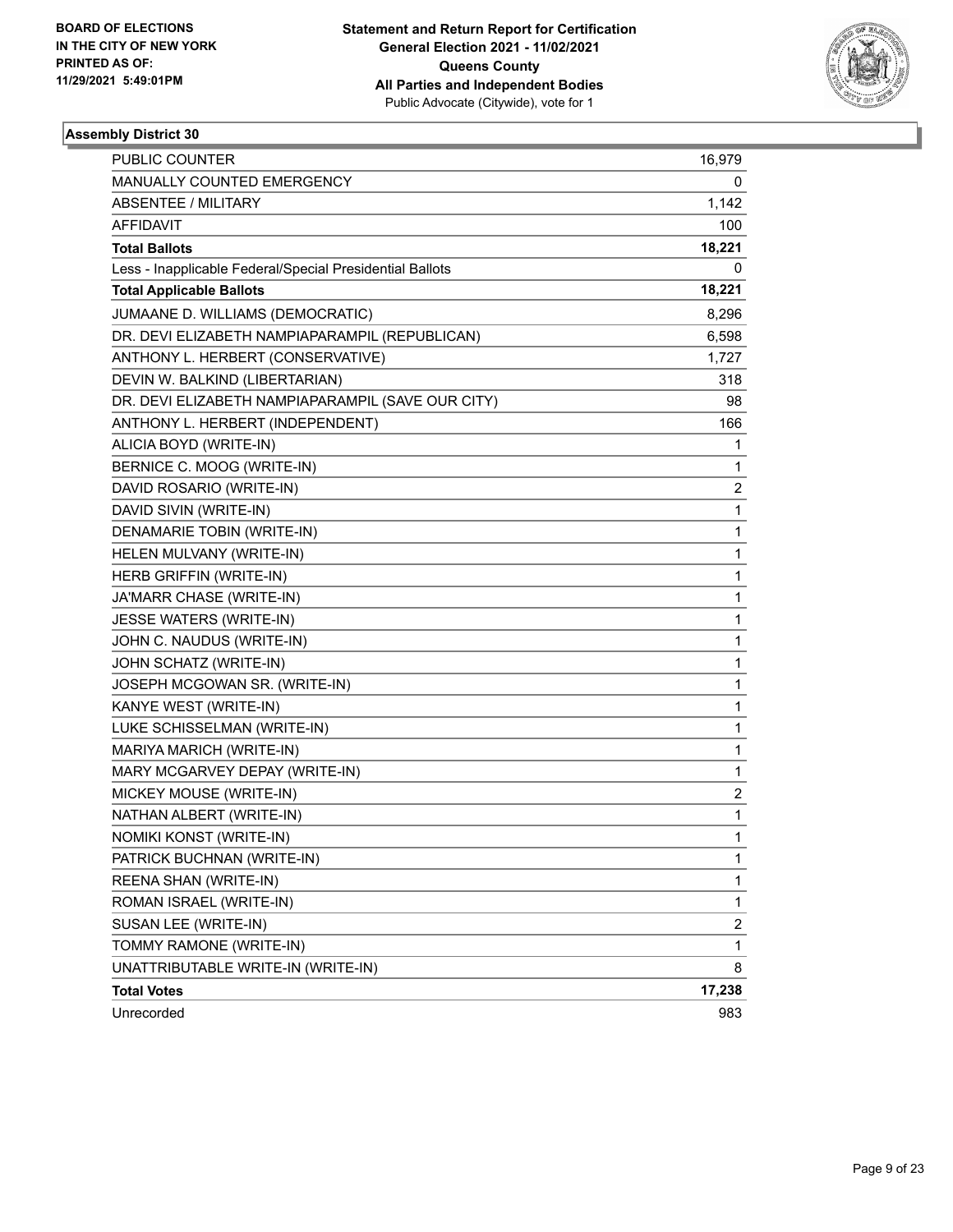

| PUBLIC COUNTER                                           | 10,973 |
|----------------------------------------------------------|--------|
| <b>MANUALLY COUNTED EMERGENCY</b>                        | 0      |
| <b>ABSENTEE / MILITARY</b>                               | 775    |
| <b>AFFIDAVIT</b>                                         | 75     |
| <b>Total Ballots</b>                                     | 11,823 |
| Less - Inapplicable Federal/Special Presidential Ballots | 0      |
| <b>Total Applicable Ballots</b>                          | 11,823 |
| JUMAANE D. WILLIAMS (DEMOCRATIC)                         | 9,528  |
| DR. DEVI ELIZABETH NAMPIAPARAMPIL (REPUBLICAN)           | 1,311  |
| ANTHONY L. HERBERT (CONSERVATIVE)                        | 438    |
| DEVIN W. BALKIND (LIBERTARIAN)                           | 69     |
| DR. DEVI ELIZABETH NAMPIAPARAMPIL (SAVE OUR CITY)        | 35     |
| ANTHONY L. HERBERT (INDEPENDENT)                         | 60     |
| ALAN KATEMAN (WRITE-IN)                                  | 1      |
| DAFFY DUCK (WRITE-IN)                                    | 1      |
| ERCAN NURI AYBASTI (WRITE-IN)                            | 1      |
| EREN YEAGER (WRITE-IN)                                   | 1      |
| <b>INEZ BARRON (WRITE-IN)</b>                            | 1      |
| <b>KEVIN WILLIAMS (WRITE-IN)</b>                         | 1      |
| UNATTRIBUTABLE WRITE-IN (WRITE-IN)                       | 4      |
| <b>Total Votes</b>                                       | 11,451 |
| Unrecorded                                               | 372    |
| <b>LL. Blattlet 00</b>                                   |        |

| PUBLIC COUNTER                                           | 14,251 |
|----------------------------------------------------------|--------|
| <b>MANUALLY COUNTED EMERGENCY</b>                        | 0      |
| <b>ABSENTEE / MILITARY</b>                               | 1,068  |
| <b>AFFIDAVIT</b>                                         | 50     |
| <b>Total Ballots</b>                                     | 15,369 |
| Less - Inapplicable Federal/Special Presidential Ballots | 0      |
| <b>Total Applicable Ballots</b>                          | 15,369 |
| JUMAANE D. WILLIAMS (DEMOCRATIC)                         | 13,650 |
| DR. DEVI ELIZABETH NAMPIAPARAMPIL (REPUBLICAN)           | 785    |
| ANTHONY L. HERBERT (CONSERVATIVE)                        | 365    |
| DEVIN W. BALKIND (LIBERTARIAN)                           | 59     |
| DR. DEVI ELIZABETH NAMPIAPARAMPIL (SAVE OUR CITY)        | 26     |
| ANTHONY L. HERBERT (INDEPENDENT)                         | 61     |
| BARBARA ST. JOHN (WRITE-IN)                              | 1      |
| CRAIG E BOYER (WRITE-IN)                                 | 1      |
| JOSEPH MARTHONE (WRITE-IN)                               | 1      |
| MANSA MUSA (WRITE-IN)                                    | 1      |
| MANUEL ALBINO (WRITE-IN)                                 | 1      |
| <b>OSTER BYRAN (WRITE-IN)</b>                            | 1      |
| UNATTRIBUTABLE WRITE-IN (WRITE-IN)                       | 1      |
| WILLIE COTTON (WRITE-IN)                                 | 1      |
| <b>Total Votes</b>                                       | 14,954 |
| Unrecorded                                               | 415    |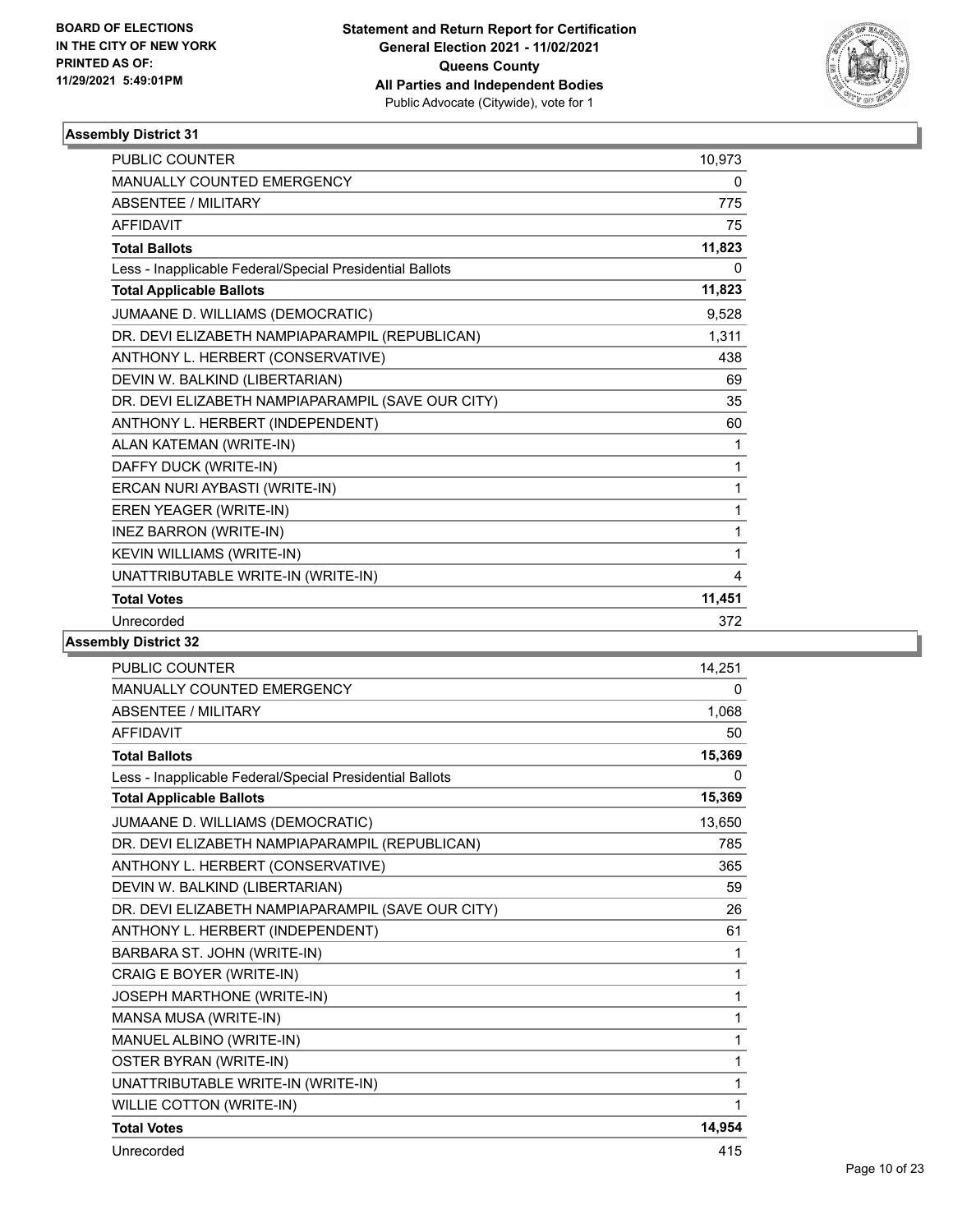

| <b>PUBLIC COUNTER</b>                                    | 17,743         |
|----------------------------------------------------------|----------------|
| MANUALLY COUNTED EMERGENCY                               | 0              |
| <b>ABSENTEE / MILITARY</b>                               | 1,477          |
| <b>AFFIDAVIT</b>                                         | 63             |
| <b>Total Ballots</b>                                     | 19,283         |
| Less - Inapplicable Federal/Special Presidential Ballots | 0              |
| <b>Total Applicable Ballots</b>                          | 19,283         |
| JUMAANE D. WILLIAMS (DEMOCRATIC)                         | 15,182         |
| DR. DEVI ELIZABETH NAMPIAPARAMPIL (REPUBLICAN)           | 2,356          |
| ANTHONY L. HERBERT (CONSERVATIVE)                        | 866            |
| DEVIN W. BALKIND (LIBERTARIAN)                           | 143            |
| DR. DEVI ELIZABETH NAMPIAPARAMPIL (SAVE OUR CITY)        | 33             |
| ANTHONY L. HERBERT (INDEPENDENT)                         | 100            |
| ANTHONY A RIVERS (WRITE-IN)                              | 2              |
| ANTHONY LEMMA SR. (WRITE-IN)                             | 1              |
| DIRK DIGGLER (WRITE-IN)                                  | 1              |
| ERIC GARNER (WRITE-IN)                                   | $\mathbf{1}$   |
| JOSEPH JOESTAR (WRITE-IN)                                | $\mathbf{1}$   |
| LETITIA JAMES (WRITE-IN)                                 | 1              |
| RAFAEL JEREZ (WRITE-IN)                                  | 1              |
| THEO CHINO (WRITE-IN)                                    | $\overline{c}$ |
| UNATTRIBUTABLE WRITE-IN (WRITE-IN)                       | 3              |
| UNCOUNTED WRITE-IN PER STATUTE (WRITE-IN)                | 1              |
| WILLIAM OMOWALE CLAY (WRITE-IN)                          | 1              |
| <b>Total Votes</b>                                       | 18,695         |
| Unrecorded                                               | 588            |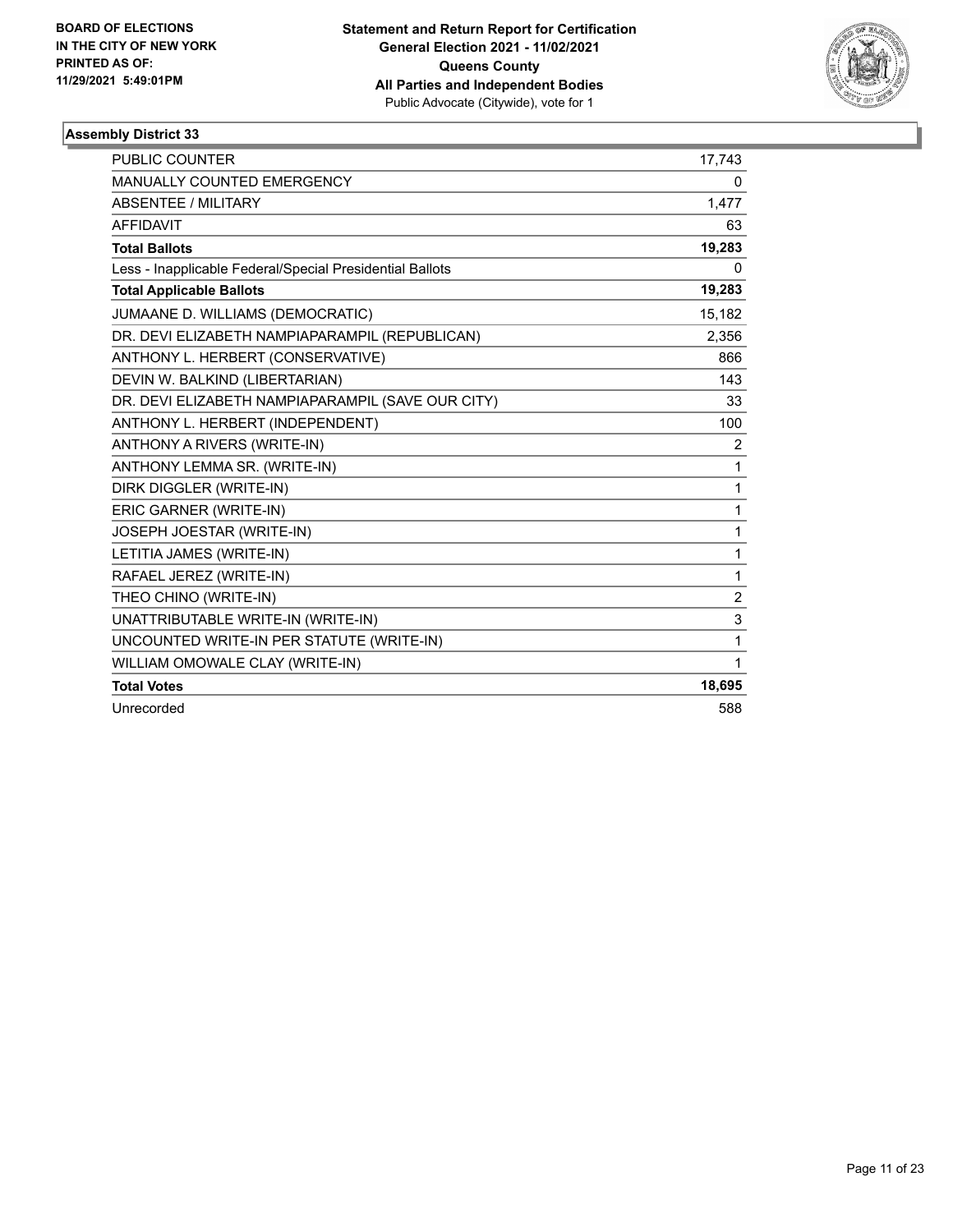

| PUBLIC COUNTER                                           | 10,620       |
|----------------------------------------------------------|--------------|
| MANUALLY COUNTED EMERGENCY                               | 0            |
| ABSENTEE / MILITARY                                      | 817          |
| <b>AFFIDAVIT</b>                                         | 72           |
| <b>Total Ballots</b>                                     | 11,509       |
| Less - Inapplicable Federal/Special Presidential Ballots | 0            |
| <b>Total Applicable Ballots</b>                          | 11,509       |
| JUMAANE D. WILLIAMS (DEMOCRATIC)                         | 7,460        |
| DR. DEVI ELIZABETH NAMPIAPARAMPIL (REPUBLICAN)           | 2,525        |
| ANTHONY L. HERBERT (CONSERVATIVE)                        | 553          |
| DEVIN W. BALKIND (LIBERTARIAN)                           | 168          |
| DR. DEVI ELIZABETH NAMPIAPARAMPIL (SAVE OUR CITY)        | 67           |
| ANTHONY L. HERBERT (INDEPENDENT)                         | 97           |
| <b>BOB BARKER (WRITE-IN)</b>                             | 1            |
| DANIEL Y. SHIN (WRITE-IN)                                | 1            |
| DANIELLE DESTEFANO (WRITE-IN)                            | $\mathbf{1}$ |
| DAVID P AMBROSE (WRITE-IN)                               | $\mathbf{1}$ |
| EVA MEDINA (WRITE-IN)                                    | 1            |
| HARVEY MILK (WRITE-IN)                                   | $\mathbf{1}$ |
| LAWRENCE E KENCHEN (WRITE-IN)                            | $\mathbf{1}$ |
| MELVYN GOLDMAN (WRITE-IN)                                | $\mathbf{1}$ |
| RICARDO PALLELO (WRITE-IN)                               | 1            |
| SKEKAR KRISHNAN (WRITE-IN)                               | 1            |
| UNATTRIBUTABLE WRITE-IN (WRITE-IN)                       | 5            |
| <b>WILLIE COTTON (WRITE-IN)</b>                          | 1            |
| <b>Total Votes</b>                                       | 10,886       |
| Unrecorded                                               | 623          |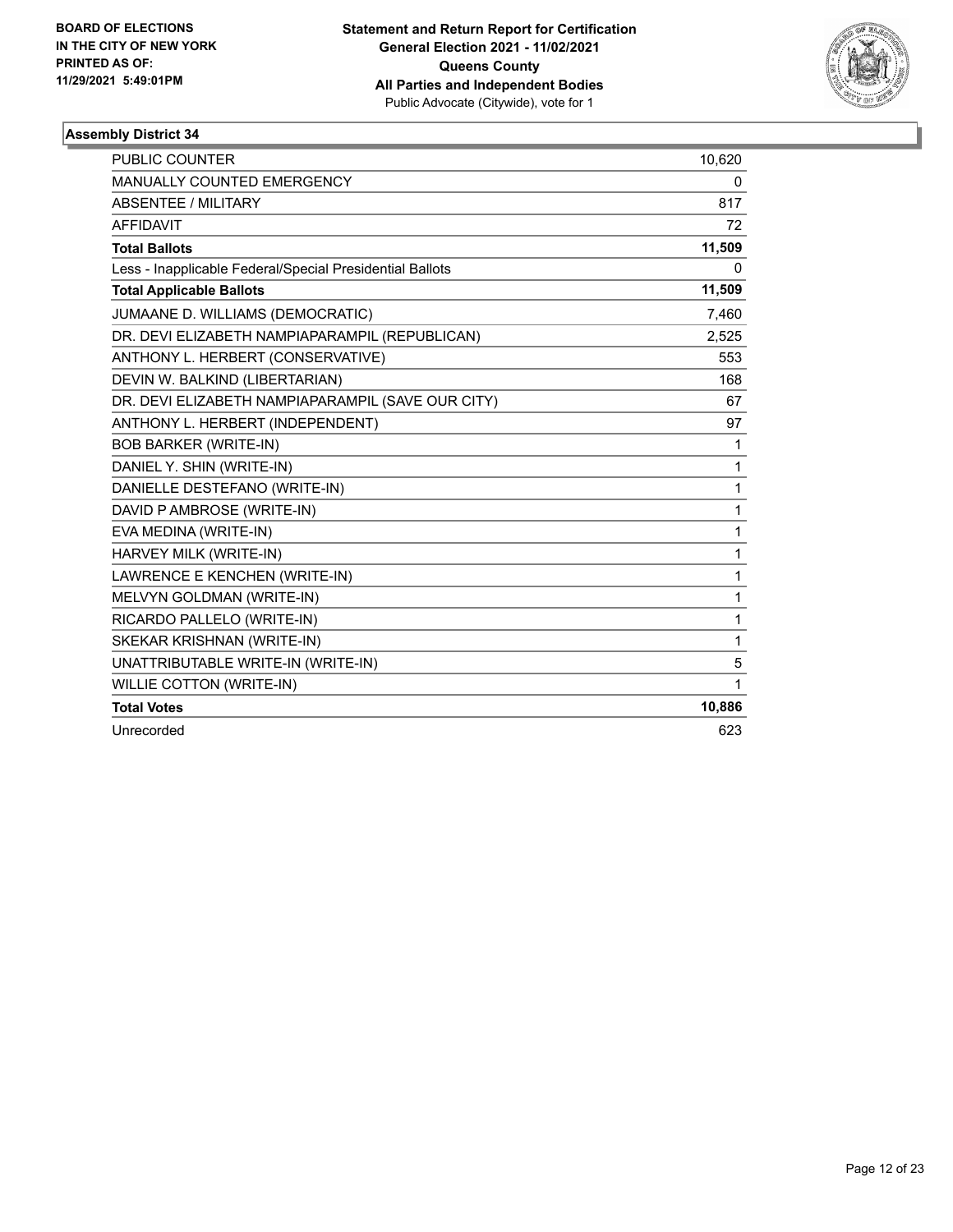

| <b>PUBLIC COUNTER</b>                                    | 8,836 |
|----------------------------------------------------------|-------|
| <b>MANUALLY COUNTED EMERGENCY</b>                        | 0     |
| <b>ABSENTEE / MILITARY</b>                               | 680   |
| <b>AFFIDAVIT</b>                                         | 40    |
| <b>Total Ballots</b>                                     | 9,556 |
| Less - Inapplicable Federal/Special Presidential Ballots | 0     |
| <b>Total Applicable Ballots</b>                          | 9,556 |
| JUMAANE D. WILLIAMS (DEMOCRATIC)                         | 6,453 |
| DR. DEVI ELIZABETH NAMPIAPARAMPIL (REPUBLICAN)           | 1,903 |
| ANTHONY L. HERBERT (CONSERVATIVE)                        | 461   |
| DEVIN W. BALKIND (LIBERTARIAN)                           | 116   |
| DR. DEVI ELIZABETH NAMPIAPARAMPIL (SAVE OUR CITY)        | 45    |
| ANTHONY L. HERBERT (INDEPENDENT)                         | 55    |
| BERNARD WALKER (WRITE-IN)                                | 1     |
| FERNANDO MATEO (WRITE-IN)                                | 1     |
| KEVIN MONTALVO (WRITE-IN)                                | 1     |
| MARK BIBLIS (WRITE-IN)                                   | 1     |
| MARK GREEN (WRITE-IN)                                    | 1     |
| MARVIN GUGLIARDETTI (WRITE-IN)                           | 1     |
| MICHAEL BLOOMBERG (WRITE-IN)                             | 1     |
| UNATTRIBUTABLE WRITE-IN (WRITE-IN)                       | 3     |
| <b>Total Votes</b>                                       | 9.043 |
| Unrecorded                                               | 513   |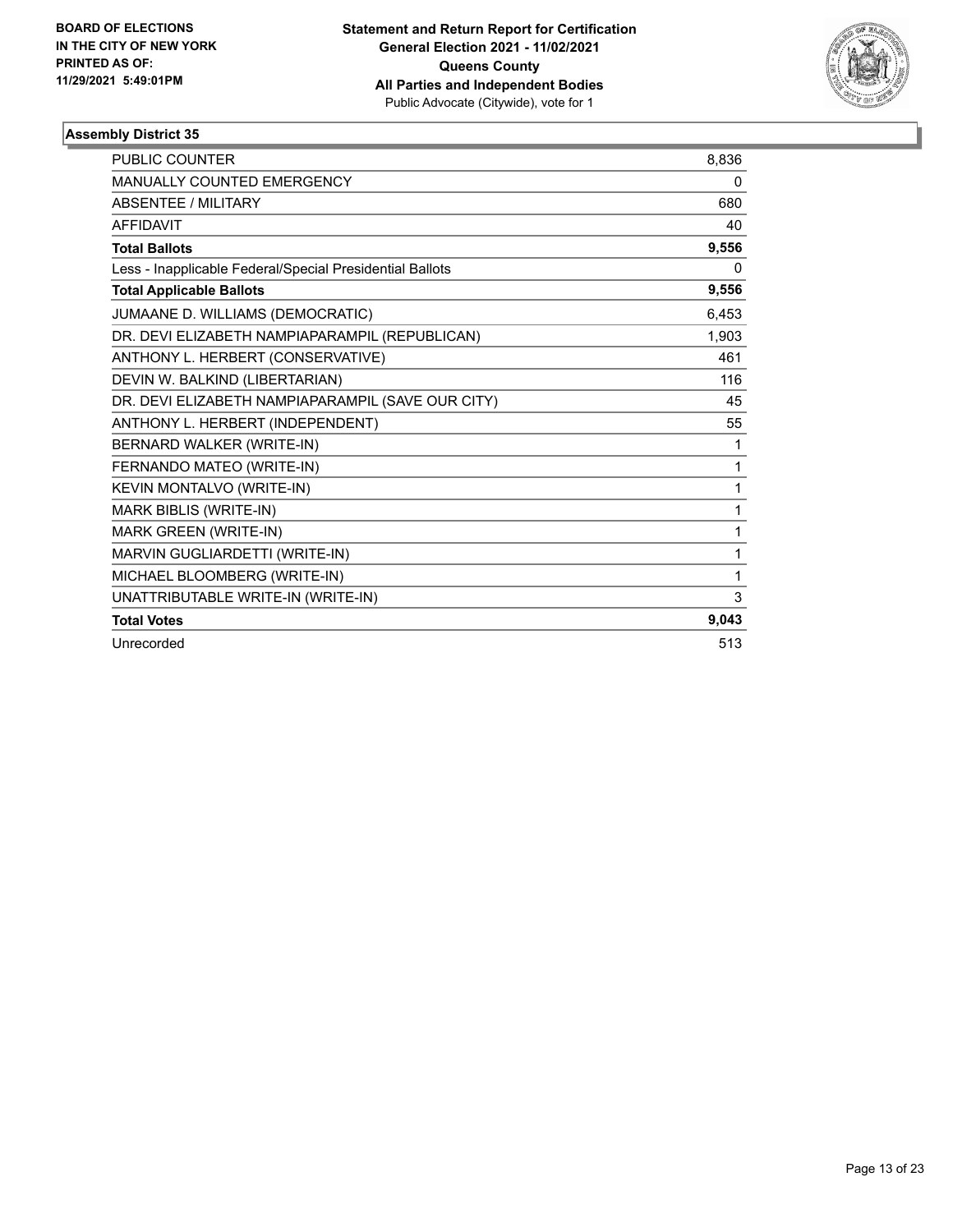

| <b>PUBLIC COUNTER</b>                                    | 17,307                  |
|----------------------------------------------------------|-------------------------|
| MANUALLY COUNTED EMERGENCY                               | 0                       |
| <b>ABSENTEE / MILITARY</b>                               | 1,223                   |
| AFFIDAVIT                                                | 183                     |
| <b>Total Ballots</b>                                     | 18,713                  |
| Less - Inapplicable Federal/Special Presidential Ballots | 0                       |
| <b>Total Applicable Ballots</b>                          | 18,713                  |
| JUMAANE D. WILLIAMS (DEMOCRATIC)                         | 12,140                  |
| DR. DEVI ELIZABETH NAMPIAPARAMPIL (REPUBLICAN)           | 4,318                   |
| ANTHONY L. HERBERT (CONSERVATIVE)                        | 979                     |
| DEVIN W. BALKIND (LIBERTARIAN)                           | 338                     |
| DR. DEVI ELIZABETH NAMPIAPARAMPIL (SAVE OUR CITY)        | 65                      |
| ANTHONY L. HERBERT (INDEPENDENT)                         | 156                     |
| ALAN MOORE (WRITE-IN)                                    | 1                       |
| ANDREW S. SALISKI (WRITE-IN)                             | 1                       |
| ANDREW YANG (WRITE-IN)                                   | 1                       |
| ANTONIO J. WHITAKER (WRITE-IN)                           | 1                       |
| BETSY GOTHBAUM (WRITE-IN)                                | 1                       |
| <b>BOBBY LEVY (WRITE-IN)</b>                             | 1                       |
| <b>BRIAN FARGNOLI (WRITE-IN)</b>                         | 1                       |
| COREY JOHNSON (WRITE-IN)                                 | 1                       |
| CURTIS A SLIWA (WRITE-IN)                                | 1                       |
| EFFIE DRITASAS (WRITE-IN)                                | 1                       |
| HARIKAUS THOMATUS (WRITE-IN)                             | 2                       |
| JASLIN KAUR (WRITE-IN)                                   | $\overline{\mathbf{c}}$ |
| JONATHAN TOMBERG (WRITE-IN)                              | 1                       |
| KATHRYN GARCIA (WRITE-IN)                                | 1                       |
| LARRY KRAMER (WRITE-IN)                                  | 1                       |
| MARK LEVINE (WRITE-IN)                                   | 1                       |
| MARTHA AYON (WRITE-IN)                                   | 1                       |
| MATT CHRISTMAN (WRITE-IN)                                | 1                       |
| NOMIKI KONST (WRITE-IN)                                  | 1                       |
| OLGA TZORTZATOS (WRITE-IN)                               | 1                       |
| PREET BHARARA (WRITE-IN)                                 | 2                       |
| RANA BUWGJI (WRITE-IN)                                   | 1                       |
| SPIRUS VANGELETUS (WRITE-IN)                             | 1                       |
| STAN MORSE (WRITE-IN)                                    | 1                       |
| TY SULLIVAN (WRITE-IN)                                   | 1                       |
| UNATTRIBUTABLE WRITE-IN (WRITE-IN)                       | 3                       |
| UNCOUNTED WRITE-IN PER STATUTE (WRITE-IN)                | 1                       |
| <b>WILLIE COTTON (WRITE-IN)</b>                          | 1                       |
| <b>Total Votes</b>                                       | 18,029                  |
| Unrecorded                                               | 684                     |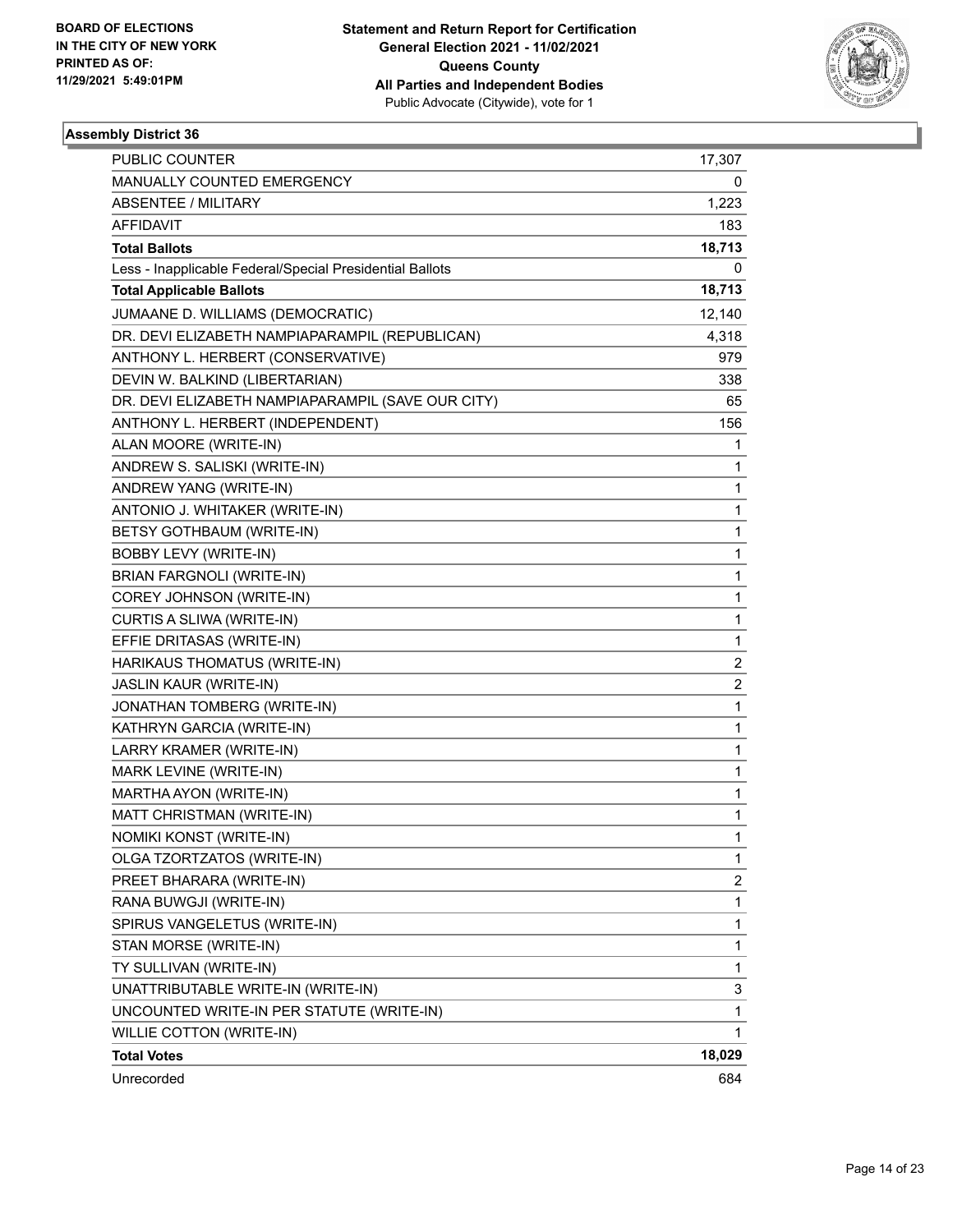

| <b>PUBLIC COUNTER</b>                                    | 15,516       |
|----------------------------------------------------------|--------------|
| MANUALLY COUNTED EMERGENCY                               | 0            |
| ABSENTEE / MILITARY                                      | 964          |
| <b>AFFIDAVIT</b>                                         | 142          |
| <b>Total Ballots</b>                                     | 16,622       |
| Less - Inapplicable Federal/Special Presidential Ballots | 0            |
| <b>Total Applicable Ballots</b>                          | 16,622       |
| JUMAANE D. WILLIAMS (DEMOCRATIC)                         | 11,493       |
| DR. DEVI ELIZABETH NAMPIAPARAMPIL (REPUBLICAN)           | 3,135        |
| ANTHONY L. HERBERT (CONSERVATIVE)                        | 848          |
| DEVIN W. BALKIND (LIBERTARIAN)                           | 295          |
| DR. DEVI ELIZABETH NAMPIAPARAMPIL (SAVE OUR CITY)        | 84           |
| ANTHONY L. HERBERT (INDEPENDENT)                         | 130          |
| ALEXANDRA CARMEN BELLECCIU (WRITE-IN)                    | 1            |
| ALI NAJMI (WRITE-IN)                                     | 1            |
| BEN YEE (WRITE-IN)                                       | 1            |
| CATHERINE ROJAS (WRITE-IN)                               | 1            |
| CURTIS A. SLIWA (WRITE-IN)                               | 1            |
| DAVON LOMAX (WRITE-IN)                                   | 1            |
| ELIZABETH CROWLEY (WRITE-IN)                             | 1            |
| HUGH QUATTLEBAUM (WRITE-IN)                              | 1            |
| KATIE HONAN (WRITE-IN)                                   | 1            |
| <b>MEGAN CHEN (WRITE-IN)</b>                             | 1            |
| MELINDA KATZ (WRITE-IN)                                  | 1            |
| MICKEY MOUSE (WRITE-IN)                                  | 1            |
| NATHANIEL BEATI (WRITE-IN)                               | $\mathbf{1}$ |
| PETER KOO (WRITE-IN)                                     | 1            |
| UNATTRIBUTABLE WRITE-IN (WRITE-IN)                       | 5            |
| UNCOUNTED WRITE-IN PER STATUTE (WRITE-IN)                | 1            |
| <b>Total Votes</b>                                       | 16,005       |
| Unrecorded                                               | 617          |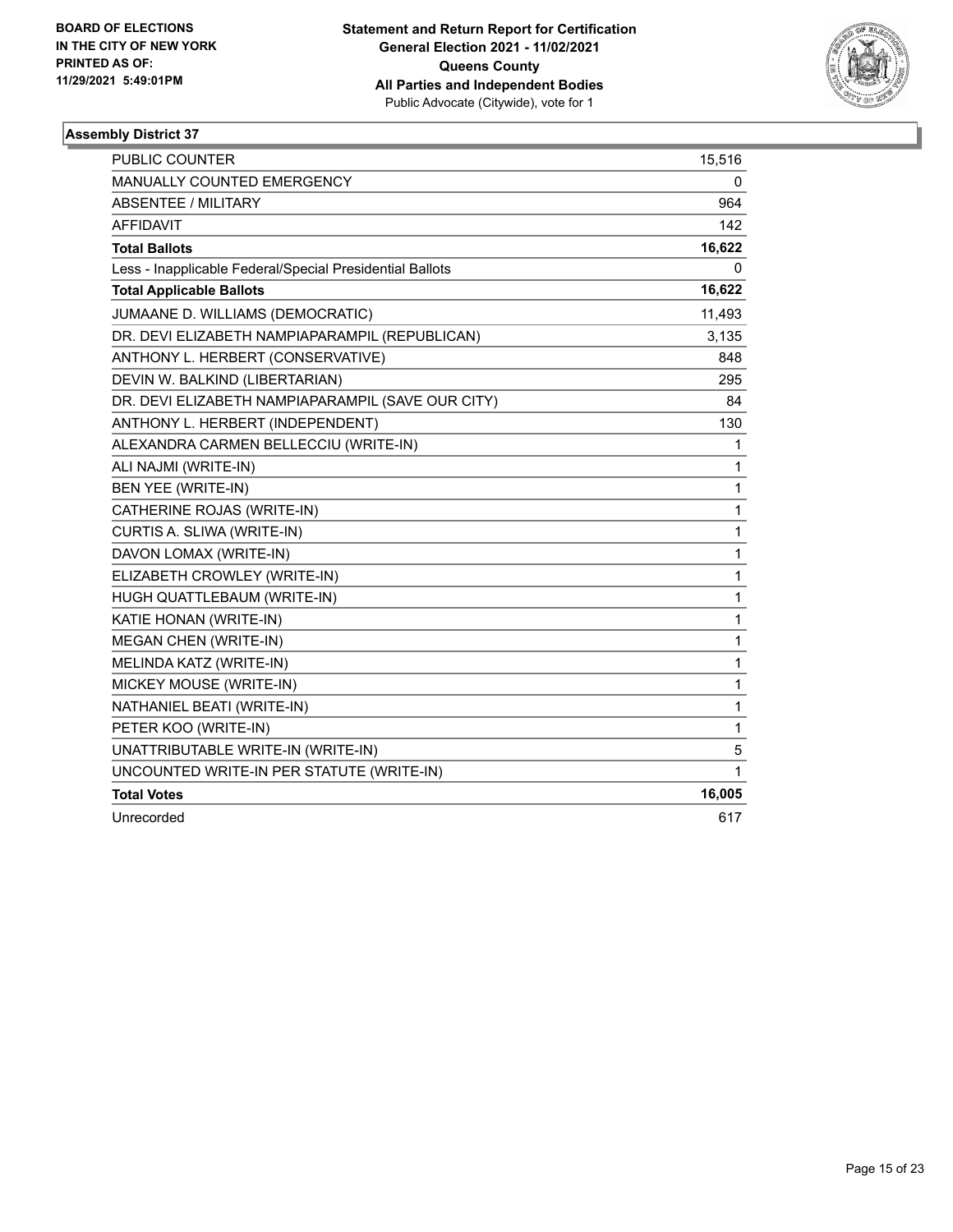

| <b>PUBLIC COUNTER</b>                                    | 10,129 |
|----------------------------------------------------------|--------|
| <b>MANUALLY COUNTED EMERGENCY</b>                        | 0      |
| ABSENTEE / MILITARY                                      | 643    |
| <b>AFFIDAVIT</b>                                         | 42     |
| <b>Total Ballots</b>                                     | 10,814 |
| Less - Inapplicable Federal/Special Presidential Ballots | 0      |
| <b>Total Applicable Ballots</b>                          | 10,814 |
| JUMAANE D. WILLIAMS (DEMOCRATIC)                         | 5,737  |
| DR. DEVI ELIZABETH NAMPIAPARAMPIL (REPUBLICAN)           | 3,413  |
| ANTHONY L. HERBERT (CONSERVATIVE)                        | 844    |
| DEVIN W. BALKIND (LIBERTARIAN)                           | 148    |
| DR. DEVI ELIZABETH NAMPIAPARAMPIL (SAVE OUR CITY)        | 54     |
| ANTHONY L. HERBERT (INDEPENDENT)                         | 68     |
| ANDREW YANG (WRITE-IN)                                   | 1      |
| JANE DOW (WRITE-IN)                                      | 1      |
| JAVIN RIVERA (WRITE-IN)                                  | 1      |
| JOSE DEL TORO (WRITE-IN)                                 | 1      |
| KRISTIN HAUSER (WRITE-IN)                                | 1      |
| PAUL JUSER (WRITE-IN)                                    | 1      |
| SANDY ALDERSON (WRITE-IN)                                | 1      |
| TRAVIS MAHLER (WRITE-IN)                                 | 1      |
| UNATTRIBUTABLE WRITE-IN (WRITE-IN)                       | 3      |
| UNCOUNTED WRITE-IN PER STATUTE (WRITE-IN)                | 1      |
| <b>Total Votes</b>                                       | 10,276 |
| Unrecorded                                               | 538    |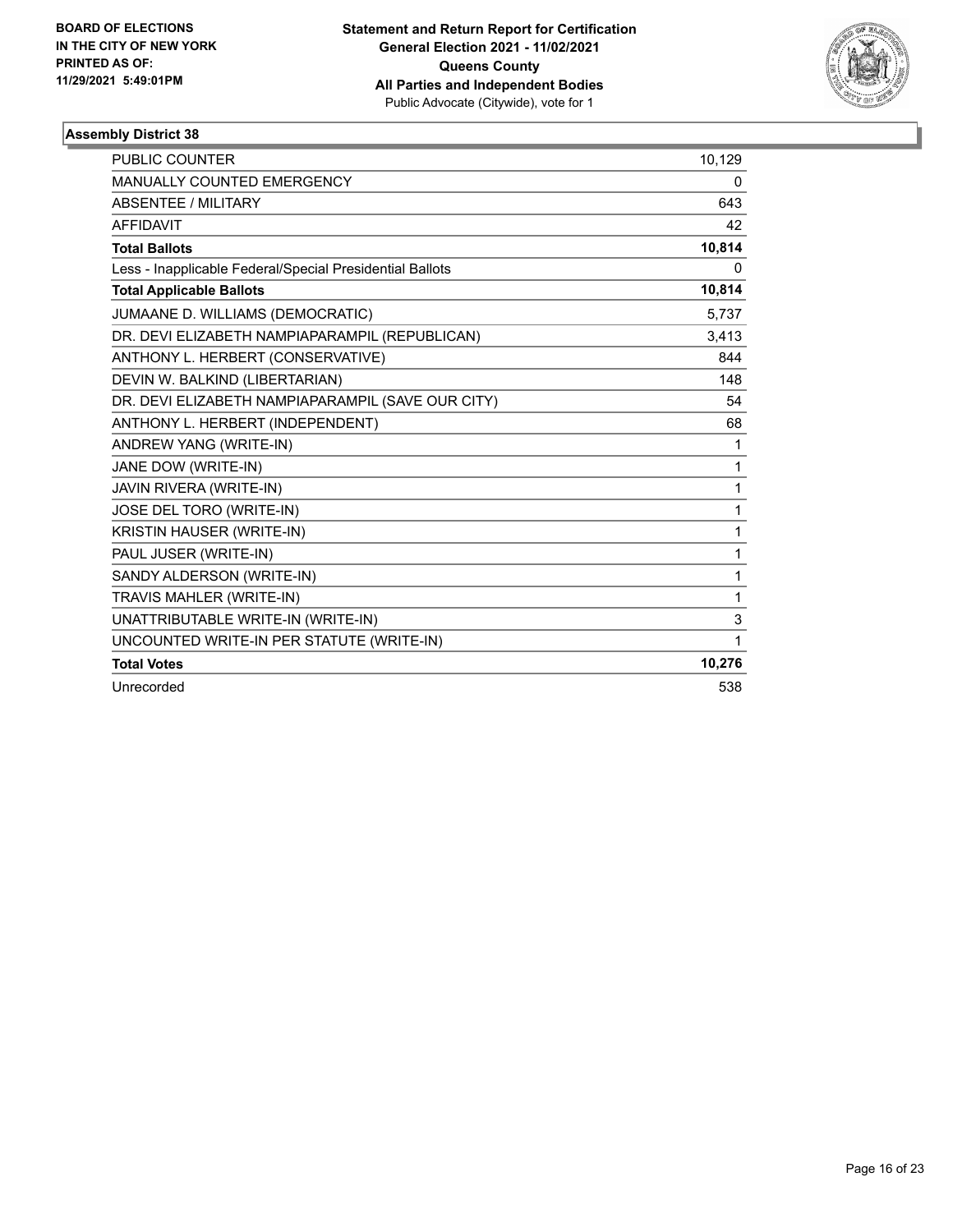

| <b>PUBLIC COUNTER</b>                                    | 7,825          |
|----------------------------------------------------------|----------------|
| MANUALLY COUNTED EMERGENCY                               | 0              |
| <b>ABSENTEE / MILITARY</b>                               | 684            |
| <b>AFFIDAVIT</b>                                         | 45             |
| <b>Total Ballots</b>                                     | 8,554          |
| Less - Inapplicable Federal/Special Presidential Ballots | 0              |
| <b>Total Applicable Ballots</b>                          | 8,554          |
| JUMAANE D. WILLIAMS (DEMOCRATIC)                         | 5,490          |
| DR. DEVI ELIZABETH NAMPIAPARAMPIL (REPUBLICAN)           | 1,891          |
| ANTHONY L. HERBERT (CONSERVATIVE)                        | 410            |
| DEVIN W. BALKIND (LIBERTARIAN)                           | 148            |
| DR. DEVI ELIZABETH NAMPIAPARAMPIL (SAVE OUR CITY)        | 45             |
| ANTHONY L. HERBERT (INDEPENDENT)                         | 60             |
| ALLEN ROSKOFF (WRITE-IN)                                 | 1              |
| BRENDAN SAXTON (WRITE-IN)                                | 1              |
| CHRIS GONZALEZ (WRITE-IN)                                | $\mathbf{1}$   |
| CHRISTINE QUINN (WRITE-IN)                               | $\mathbf{1}$   |
| JASON WEINGARTNER (WRITE-IN)                             | 1              |
| KENNY AGOSTO (WRITE-IN)                                  | 1              |
| MICHAEL MYERS (WRITE-IN)                                 | 1              |
| RENE MORETY (WRITE-IN)                                   | 1              |
| SYED AZMAL (WRITE-IN)                                    | 1              |
| UNATTRIBUTABLE WRITE-IN (WRITE-IN)                       | $\overline{7}$ |
| <b>Total Votes</b>                                       | 8,060          |
| Unrecorded                                               | 494            |

| PUBLIC COUNTER                                           | 10,145         |
|----------------------------------------------------------|----------------|
| <b>MANUALLY COUNTED EMERGENCY</b>                        | 0              |
| <b>ABSENTEE / MILITARY</b>                               | 1,176          |
| <b>AFFIDAVIT</b>                                         | 56             |
| <b>Total Ballots</b>                                     | 11,377         |
| Less - Inapplicable Federal/Special Presidential Ballots | 0              |
| <b>Total Applicable Ballots</b>                          | 11,377         |
| JUMAANE D. WILLIAMS (DEMOCRATIC)                         | 4,940          |
| DR. DEVI ELIZABETH NAMPIAPARAMPIL (REPUBLICAN)           | 4,102          |
| ANTHONY L. HERBERT (CONSERVATIVE)                        | 844            |
| DEVIN W. BALKIND (LIBERTARIAN)                           | 201            |
| DR. DEVI ELIZABETH NAMPIAPARAMPIL (SAVE OUR CITY)        | 61             |
| ANTHONY L. HERBERT (INDEPENDENT)                         | 106            |
| COREY JOHNSON (WRITE-IN)                                 | 1              |
| MIKE WHITE (WRITE-IN)                                    | $\mathbf{1}$   |
| SANDRA UNG (WRITE-IN)                                    | 1              |
| SCOTT STRINGER (WRITE-IN)                                | $\mathbf{1}$   |
| UNATTRIBUTABLE WRITE-IN (WRITE-IN)                       | $\overline{2}$ |
| <b>Total Votes</b>                                       | 10,260         |
| Unrecorded                                               | 1,117          |
|                                                          |                |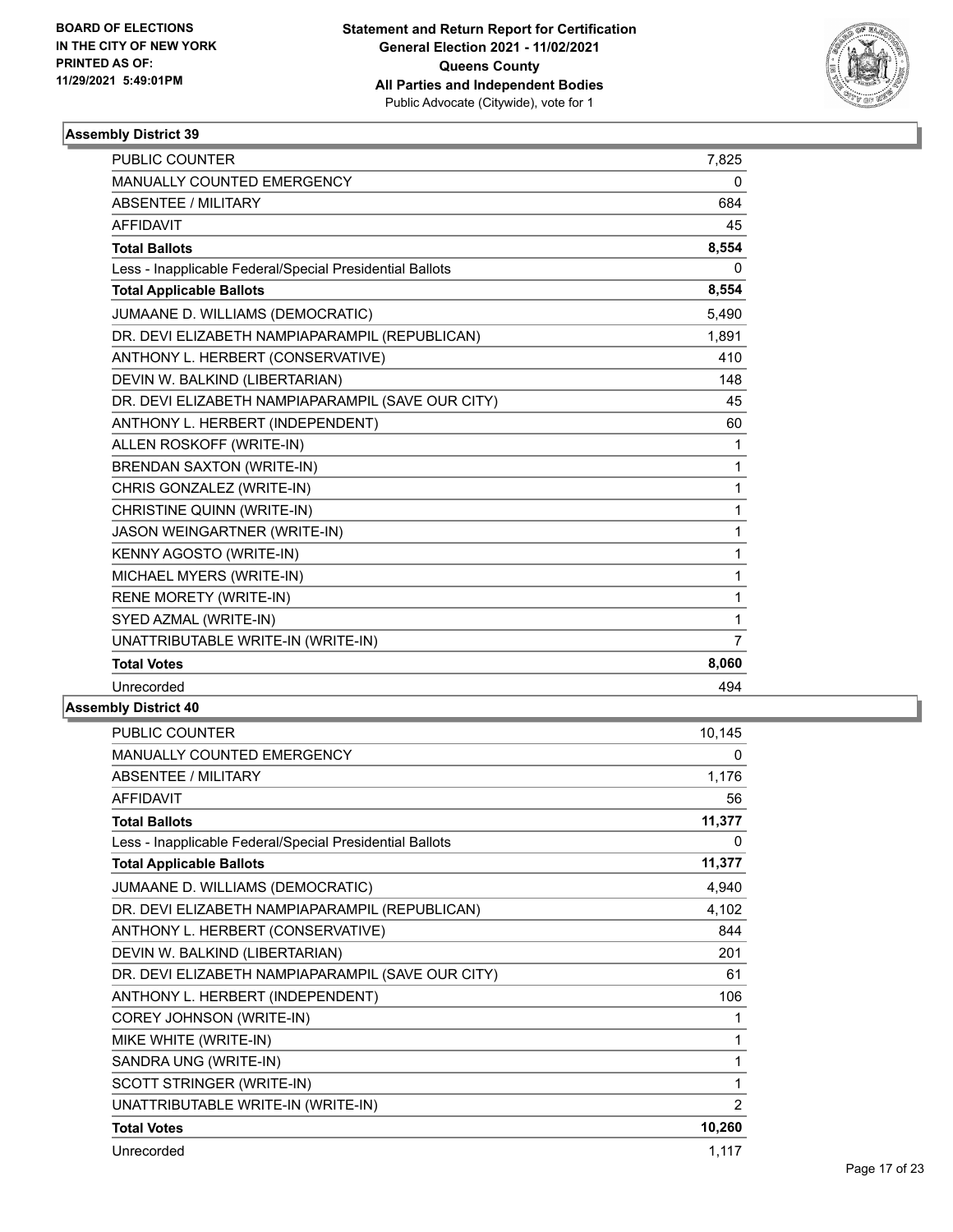

| <b>PUBLIC COUNTER</b>                                    | 263,688        |
|----------------------------------------------------------|----------------|
| MANUALLY COUNTED EMERGENCY                               | 0              |
| <b>ABSENTEE / MILITARY</b>                               | 22,294         |
| AFFIDAVIT                                                | 1,532          |
| <b>Total Ballots</b>                                     | 287,514        |
| Less - Inapplicable Federal/Special Presidential Ballots | 0              |
| <b>Total Applicable Ballots</b>                          | 287,514        |
| JUMAANE D. WILLIAMS (DEMOCRATIC)                         | 167,983        |
| DR. DEVI ELIZABETH NAMPIAPARAMPIL (REPUBLICAN)           | 77,348         |
| ANTHONY L. HERBERT (CONSERVATIVE)                        | 20,772         |
| DEVIN W. BALKIND (LIBERTARIAN)                           | 3,976          |
| DR. DEVI ELIZABETH NAMPIAPARAMPIL (SAVE OUR CITY)        | 1,155          |
| ANTHONY L. HERBERT (INDEPENDENT)                         | 2,294          |
| ADAM GASE (WRITE-IN)                                     | 1              |
| ADJOA GZIFA (WRITE-IN)                                   | 3              |
| ALAN KATEMAN (WRITE-IN)                                  | 1              |
| ALAN MOORE (WRITE-IN)                                    | 1              |
| ALAN SHERMAN (WRITE-IN)                                  | 2              |
| ALEDA GAGARIN (WRITE-IN)                                 | 1              |
| ALEXANDRA CARMEN BELLECCIU (WRITE-IN)                    | 1              |
| ALI NAJMI (WRITE-IN)                                     | 1              |
| ALICIA BOYD (WRITE-IN)                                   | 1              |
| ALLEN ROSKOFF (WRITE-IN)                                 | 1              |
| ANDREW CUOMO (WRITE-IN)                                  | 1              |
| ANDREW S. SALISKI (WRITE-IN)                             | 1              |
| ANDREW YANG (WRITE-IN)                                   | 3              |
| ANDY BYFORD (WRITE-IN)                                   | 1              |
| ANGEL CLASS (WRITE-IN)                                   | 1              |
| ANGELO KING (WRITE-IN)                                   | 1              |
| ANTHONY A RIVERS (WRITE-IN)                              | $\overline{2}$ |
| ANTHONY LEMMA SR. (WRITE-IN)                             | 3              |
| ANTHONY LEMMASR. (WRITE-IN)                              | 1              |
| ANTONIO J. WHITAKER (WRITE-IN)                           | 1              |
| ANTONIO ORTIZ (WRITE-IN)                                 | 1              |
| ART CHANG (WRITE-IN)                                     | 1              |
| BARACK OBAMA (WRITE-IN)                                  | 1              |
| BARBARA ST. JOHN (WRITE-IN)                              | 1              |
| BEN KABAK (WRITE-IN)                                     | 1              |
| BEN YEE (WRITE-IN)                                       | 1              |
| BERNARD WALKER (WRITE-IN)                                | 1              |
| BERNICE C. MOOG (WRITE-IN)                               | 1              |
| BETSY GOTHBAUM (WRITE-IN)                                | 1              |
| <b>BOB BARKER (WRITE-IN)</b>                             | 1              |
| BOBBY LEVY (WRITE-IN)                                    | 1              |
| BRAD LANDER (WRITE-IN)                                   | 1              |
| BRENDAN SAXTON (WRITE-IN)                                | 1              |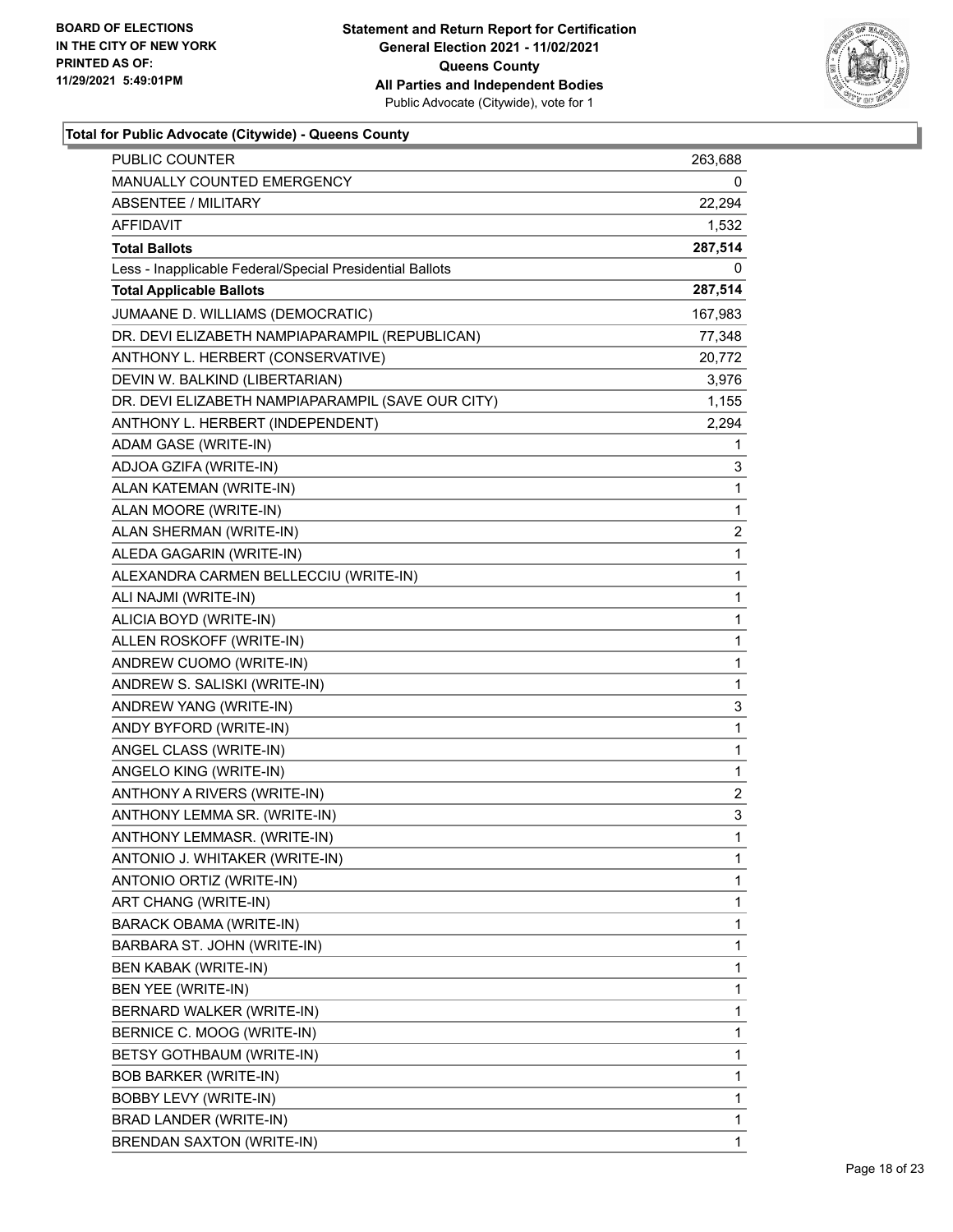

| BRIAN FARGNOLI (WRITE-IN)      | $\mathbf{1}$   |
|--------------------------------|----------------|
| BRIAN LEHRER (WRITE-IN)        | 1              |
| BRITTANY CAICEDO (WRITE-IN)    | 1              |
| CARMEN LECRAG (WRITE-IN)       | 1              |
| CATHERINE ROJAS (WRITE-IN)     | 1              |
| CHAYA GREENBERG (WRITE-IN)     | 1              |
| CHRIS GONZALEZ (WRITE-IN)      | 1              |
| CHRISTINE QUINN (WRITE-IN)     | 3              |
| CHRISTOPHER ERIKSON (WRITE-IN) | 1              |
| COOKIE MONSTER (WRITE-IN)      | 1              |
| COREY GUMBS (WRITE-IN)         | 1              |
| COREY JOHNSON (WRITE-IN)       | $\mathbf{2}$   |
| CRAIG E BOYER (WRITE-IN)       | 1              |
| CRAIG WEXLER (WRITE-IN)        | 1              |
| CURTIS A SLIWA (WRITE-IN)      | 1              |
| CURTIS A. SLIWA (WRITE-IN)     | 3              |
| DAFFY DUCK (WRITE-IN)          | 1              |
| DAN LOLLO (WRITE-IN)           | 1              |
| DANIEL MORSE (WRITE-IN)        | 1              |
| DANIEL Y. SHIN (WRITE-IN)      | 1              |
| DANIELLE DESTEFANO (WRITE-IN)  | 1              |
| DARTH VADER (WRITE-IN)         | 1              |
| DAVID P AMBROSE (WRITE-IN)     | 1              |
| DAVID ROSARIO (WRITE-IN)       | $\mathbf{2}$   |
| DAVID SIVIN (WRITE-IN)         | 1              |
| DAVON LOMAX (WRITE-IN)         | 1              |
| DEAN MOLEY (WRITE-IN)          | 1              |
| DENAMARIE TOBIN (WRITE-IN)     | 1              |
| DESMOND MCDONAGH (WRITE-IN)    | 1              |
| DIRK DIGGLER (WRITE-IN)        | 1              |
| DONALD DUCK (WRITE-IN)         | 1              |
| DONALD J. TRUMP (WRITE-IN)     | $\overline{2}$ |
| DOUGLAS GRIFFIN (WRITE-IN)     | 1              |
| EDWARD S. LITTLE (WRITE-IN)    | 1              |
| EFFIE DRITASAS (WRITE-IN)      | 1              |
| ELIZABETH CROWLEY (WRITE-IN)   | 3              |
| ELLCAN ADELIAN (WRITE-IN)      | 1              |
| ELLIOT SPITZER (WRITE-IN)      | 1              |
| ERCAN NURI AYBASTI (WRITE-IN)  | 1              |
| EREN YEAGER (WRITE-IN)         | 1              |
| ERIC ANDRE (WRITE-IN)          | 1              |
| ERIC GARNER (WRITE-IN)         | 1              |
| ERIC ULRICH (WRITE-IN)         | 1              |
| EVA MEDINA (WRITE-IN)          | 1              |
| FERNANDO MATEO (WRITE-IN)      | 1              |
| FITZROY SEARLES (WRITE-IN)     | 2              |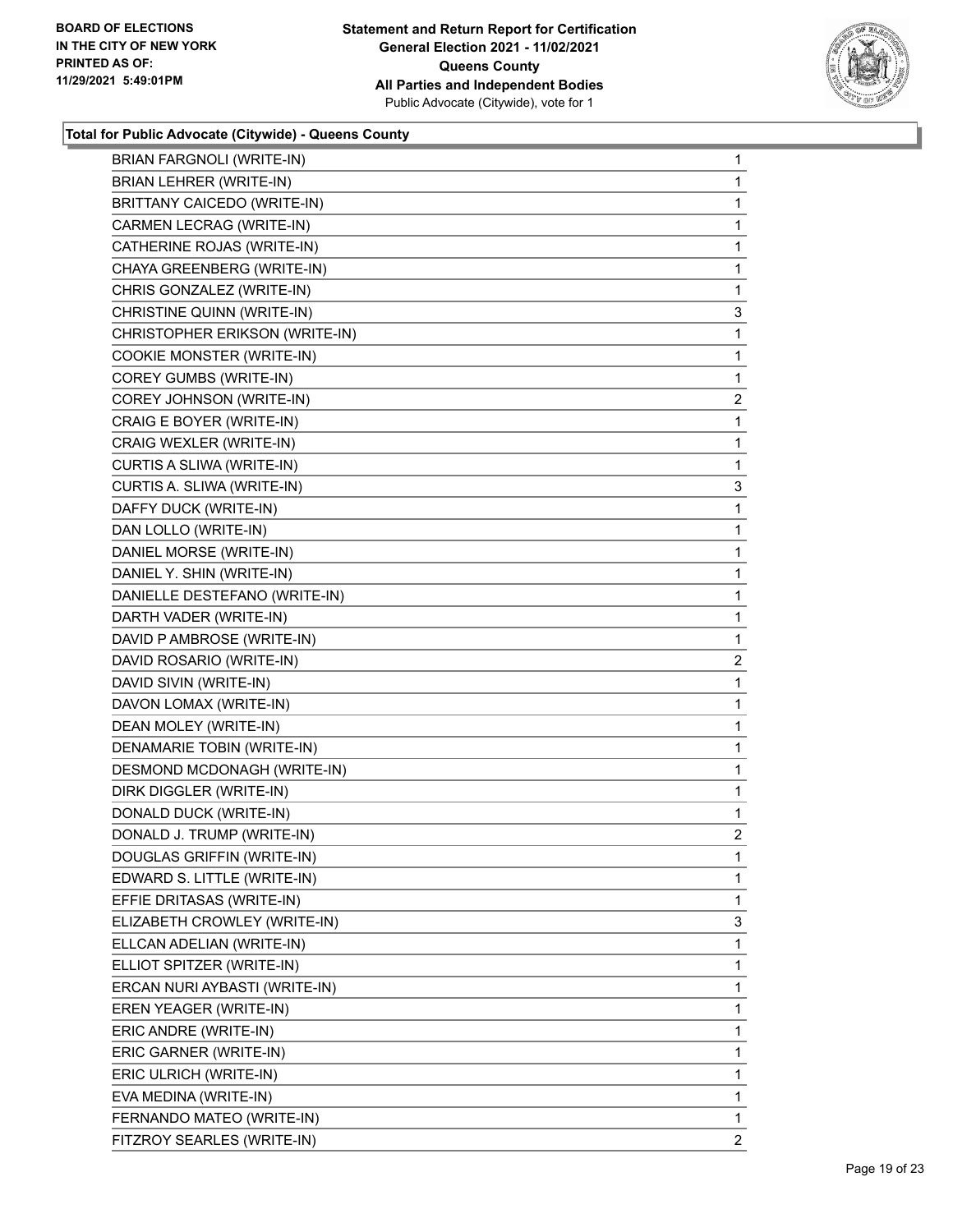

| FRANCIS CABRINI (WRITE-IN)        | $\mathbf{1}$ |
|-----------------------------------|--------------|
| FRANK O'HARA (WRITE-IN)           | 1            |
| <b>GEORGE COSTANZA (WRITE-IN)</b> | 1            |
| HARIKAUS THOMATUS (WRITE-IN)      | 2            |
| HARVEY MILK (WRITE-IN)            | 1            |
| HELEN MULVANY (WRITE-IN)          | 1            |
| HERB GRIFFIN (WRITE-IN)           | 4            |
| HILLARY CLINTON (WRITE-IN)        | 1            |
| HUGH QUATTLEBAUM (WRITE-IN)       | 1            |
| IDA CAMPBELL (WRITE-IN)           | 1            |
| INEZ BARRON (WRITE-IN)            | 1            |
| INEZ S. COFIELD (WRITE-IN)        | 1            |
| JA'MARR CHASE (WRITE-IN)          | 1            |
| JAMES NETTLETON (WRITE-IN)        | 1            |
| JAMIE HALL (WRITE-IN)             | 1            |
| JANE DOW (WRITE-IN)               | 1            |
| JANELLE BAGWELL (WRITE-IN)        | 1            |
| JASLIN KAUR (WRITE-IN)            | 2            |
| JASON WEINGARTNER (WRITE-IN)      | 1            |
| JAVIN RIVERA (WRITE-IN)           | 1            |
| JESSE WATERS (WRITE-IN)           | 1            |
| JOAN METTLER (WRITE-IN)           | 1            |
| JOE LHOTA (WRITE-IN)              | 1            |
| JOE MCCABE (WRITE-IN)             | 1            |
| JOE SMITH (WRITE-IN)              | 1            |
| JOHN C. NAUDUS (WRITE-IN)         | 1            |
| JOHN LIU (WRITE-IN)               | 1            |
| JOHN SCHATZ (WRITE-IN)            | 1            |
| JOHN WATERS (WRITE-IN)            | 1            |
| JON STEWART (WRITE-IN)            | 1            |
| JONATHAN TOMBERG (WRITE-IN)       | $\mathbf 1$  |
| JOSE DEL TORO (WRITE-IN)          | 1            |
| JOSEPH JOESTAR (WRITE-IN)         | 1            |
| JOSEPH MARTHONE (WRITE-IN)        | 1            |
| JOSEPH MCGOWAN SR. (WRITE-IN)     | 1            |
| JOSEPH STALIN (WRITE-IN)          | $\mathbf 1$  |
| JOSMED TRUJILLO (WRITE-IN)        | 1            |
| JULIE STAPLETON (WRITE-IN)        | 1            |
| KALED ALAMARIE (WRITE-IN)         | 2            |
| KAMIL KRAWCZYK (WRITE-IN)         | 1            |
| KANNA IMAS (WRITE-IN)             | 1            |
| KANYE WEST (WRITE-IN)             | 1            |
| KATHRYN GARCIA (WRITE-IN)         | 1            |
| KATIE HONAN (WRITE-IN)            | 1            |
| KAYED FASFOUS (WRITE-IN)          | $\mathbf{1}$ |
| KENNY AGOSTO (WRITE-IN)           | 1            |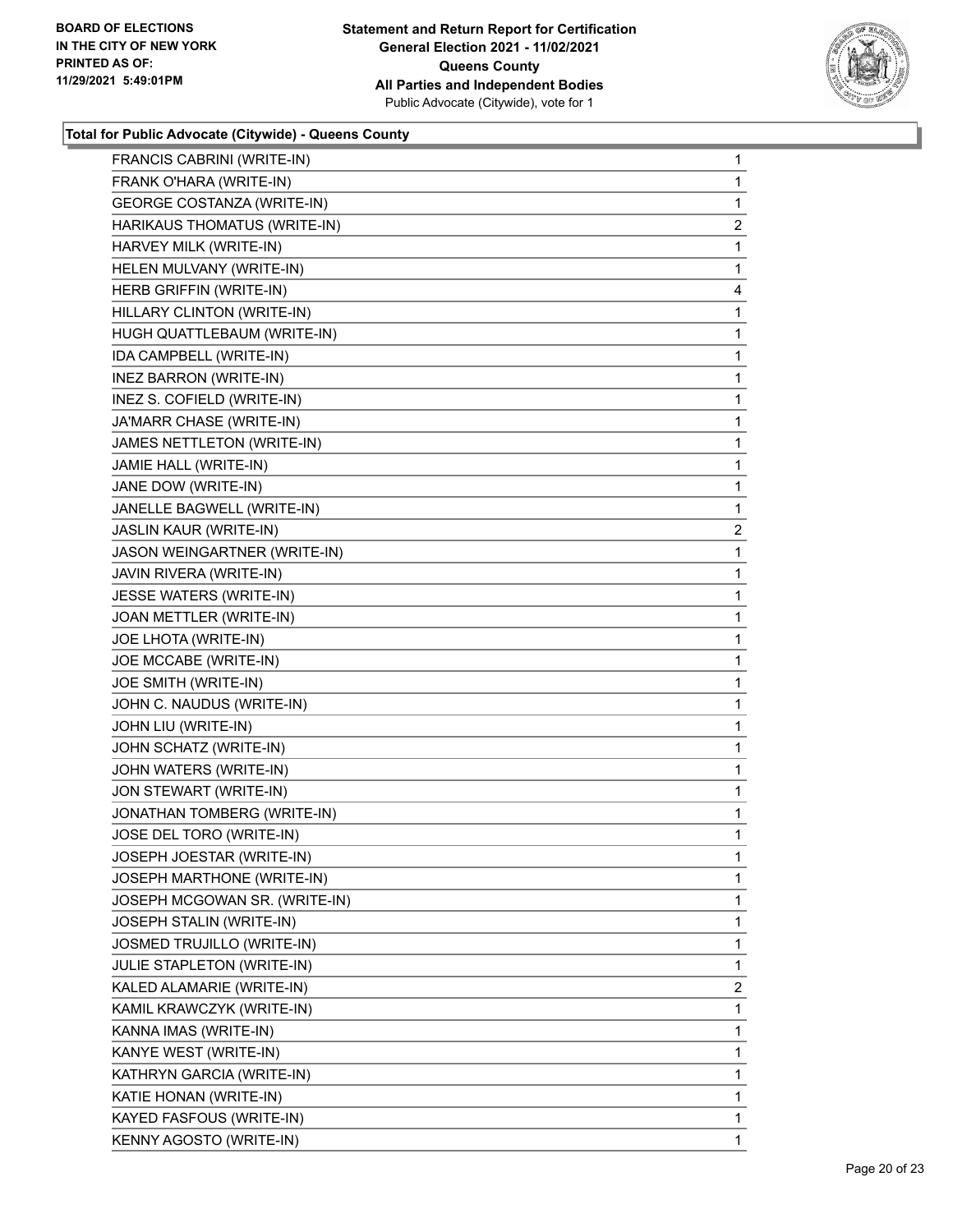

| KEVIN BOYLE (WRITE-IN)               | $\overline{a}$ |
|--------------------------------------|----------------|
| KEVIN MONTALVO (WRITE-IN)            | 1              |
| KEVIN WICKER (WRITE-IN)              | 1              |
| KEVIN WILLIAMS (WRITE-IN)            | 1              |
| KONSTANTINOS P. ANDREOTIS (WRITE-IN) | 1              |
| KRISTIN HAUSER (WRITE-IN)            | 1              |
| KYLE SHERMAN (WRITE-IN)              | 1              |
| LARRY KRAMER (WRITE-IN)              | 1              |
| LAWRENCE E KENCHEN (WRITE-IN)        | 1              |
| LETITIA JAMES (WRITE-IN)             | 3              |
| LINDA TAM (WRITE-IN)                 | 1              |
| LUKE SCHISSELMAN (WRITE-IN)          | 1              |
| MADELINE DIAZ-LUCAS (WRITE-IN)       | 1              |
| MANSA MUSA (WRITE-IN)                | 1              |
| MANUEL ALBINO (WRITE-IN)             | 1              |
| MARCIA M FRANCIS (WRITE-IN)          | 1              |
| MARIYA MARICH (WRITE-IN)             | 1              |
| MARK BIBLIS (WRITE-IN)               | 1              |
| MARK GREEN (WRITE-IN)                | $\overline{c}$ |
| MARK LEVINE (WRITE-IN)               | 1              |
| MARK MARCH (WRITE-IN)                | 1              |
| MARK N. TERMA (WRITE-IN)             | 1              |
| MARTHA AYON (WRITE-IN)               | 1              |
| MARTHA FLORES-VASQUEZ (WRITE-IN)     | 2              |
| MARVIN GRUZA (WRITE-IN)              | 1              |
| MARVIN GUGLIARDETTI (WRITE-IN)       | 1              |
| MARY MCGARVEY DEPAY (WRITE-IN)       | 1              |
| MATT CHRISTMAN (WRITE-IN)            | 1              |
| MATTHEW COHEN (WRITE-IN)             | 1              |
| MATTHEW ROSENBERG (WRITE-IN)         | 1              |
| MAYA D. WILEY (WRITE-IN)             | 1              |
| MAYLIN CAMPBELL (WRITE-IN)           | 1              |
| <b>MEGAN CHEN (WRITE-IN)</b>         | 1              |
| MELINDA KATZ (WRITE-IN)              | 1              |
| MELISSA MENESES (WRITE-IN)           | 1              |
| MELVYN GOLDMAN (WRITE-IN)            | 1              |
| MICHAEL AMMIRABLE (WRITE-IN)         | 1              |
| MICHAEL BLOOMBERG (WRITE-IN)         | 1              |
| MICHAEL MYERS (WRITE-IN)             | 1              |
| MICHAEL PADAVORA (WRITE-IN)          | 1              |
| MICK JAGGER (WRITE-IN)               | 1              |
| MICKEY MOUSE (WRITE-IN)              | 4              |
| MIKE WHITE (WRITE-IN)                | 1              |
| MILENA MROSORSKY (WRITE-IN)          | 1              |
| MOLLY GALLEGHER (WRITE-IN)           | 1              |
| MOSES ROSENGARTEN (WRITE-IN)         | 1.             |
|                                      |                |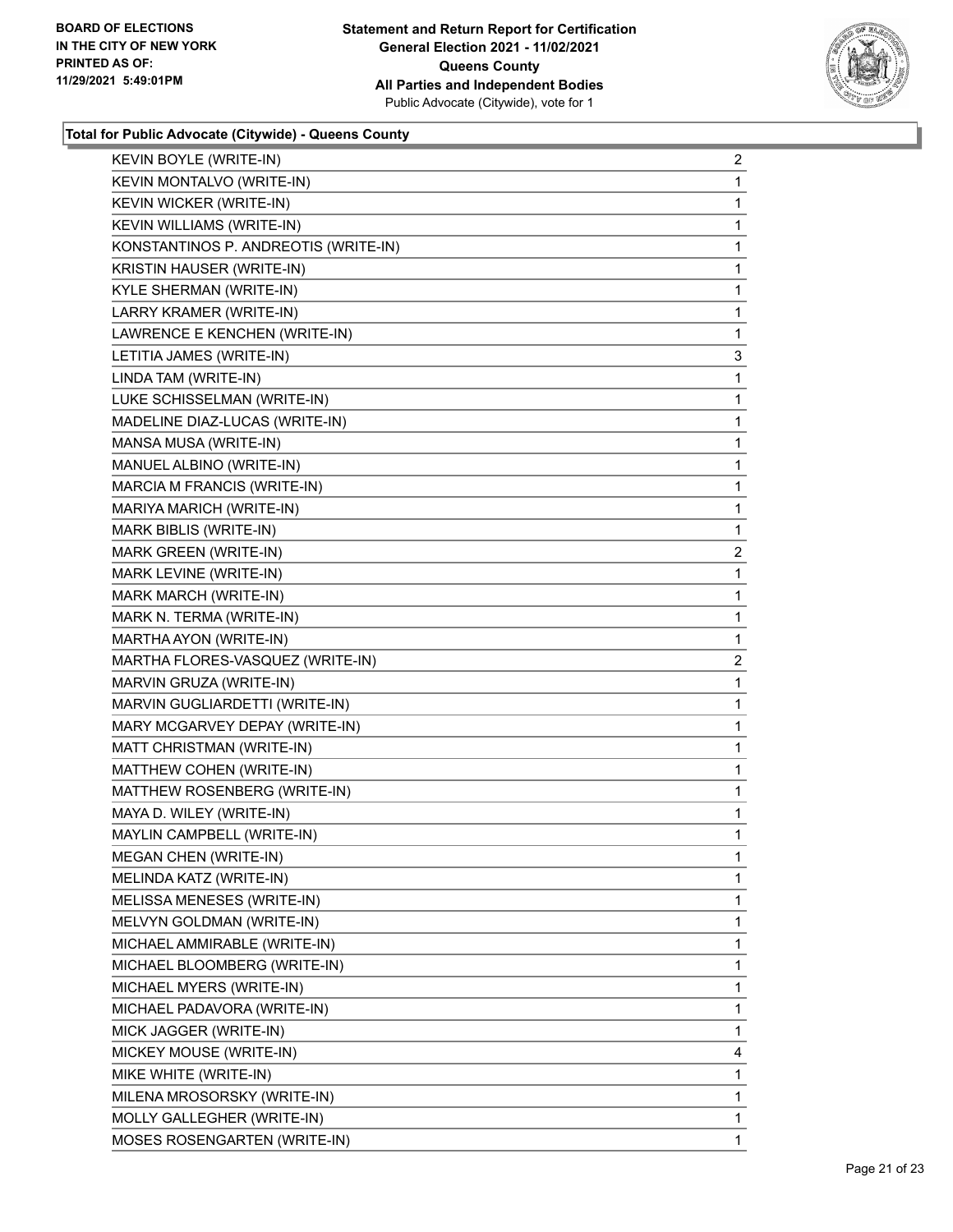

| MOSHE SCHORR (WRITE-IN)        | 1              |
|--------------------------------|----------------|
| NANCY GRACE (WRITE-IN)         | 1              |
| NATHAN ALBERT (WRITE-IN)       | 1              |
| NATHANIEL BEATI (WRITE-IN)     | 1              |
| NOMIKI KONST (WRITE-IN)        | 2              |
| OLGA TZORTZATOS (WRITE-IN)     | 1              |
| OSTER BYRAN (WRITE-IN)         | 1              |
| PATRICK BUCHNAN (WRITE-IN)     | 1              |
| PAUL CALZOLANO (WRITE-IN)      | 1              |
| PAUL JUSER (WRITE-IN)          | 1              |
| PETER KOO (WRITE-IN)           | 2              |
| PHIL GOLDFEDER (WRITE-IN)      | 1              |
| PHOENIX WRIGHT (WRITE-IN)      | 1              |
| PREET BHARARA (WRITE-IN)       | $\overline{2}$ |
| RAFAEL JEREZ (WRITE-IN)        | 1              |
| RANA BUWGJI (WRITE-IN)         | 1              |
| REENA SHAN (WRITE-IN)          | 1              |
| RENE MORETY (WRITE-IN)         | 1              |
| RICARDO PALLELO (WRITE-IN)     | 1              |
| ROBERT J RODRIGUEZ (WRITE-IN)  | 1              |
| ROMAN ISRAEL (WRITE-IN)        | 1              |
| RUDOLPH GIULIANI (WRITE-IN)    | 1              |
| SANDRA UNG (WRITE-IN)          | 1              |
| SANDY ALDERSON (WRITE-IN)      | 1              |
| SCOTT STRINGER (WRITE-IN)      | $\overline{a}$ |
| SEAN WALSH (WRITE-IN)          | 1              |
| SEMEN BABASISOKIV (WRITE-IN)   | 1              |
| SETH BRELAND (WRITE-IN)        | 1              |
| SHAWNA YAN (WRITE-IN)          | 1              |
| SHOSHANA SIFF (WRITE-IN)       | 1              |
| SKEKAR KRISHNAN (WRITE-IN)     | 1              |
| SORERIE IDELS (WRITE-IN)       | 1              |
| SPIRUS VANGELETUS (WRITE-IN)   | 1              |
| STAN KAPLAN (WRITE-IN)         | 1              |
| STAN MORSE (WRITE-IN)          | 1              |
| STEVEN FISHER (WRITE-IN)       | 1              |
| STEVEN M. KOUMMITES (WRITE-IN) | 1              |
| SUNNY STARSCOUT (WRITE-IN)     | 1              |
| SUSAN LEE (WRITE-IN)           | 2              |
| SYED AZMAL (WRITE-IN)          | 1              |
| TANIA MATTOS (WRITE-IN)        | 1              |
| THEO CHINO (WRITE-IN)          | 5              |
| THOMAS ECKHARDT (WRITE-IN)     | 1              |
| TOMMY RAMONE (WRITE-IN)        | 1              |
| TONY HAWK (WRITE-IN)           | 1              |
| TRAVIS MAHLER (WRITE-IN)       | 1              |
|                                |                |